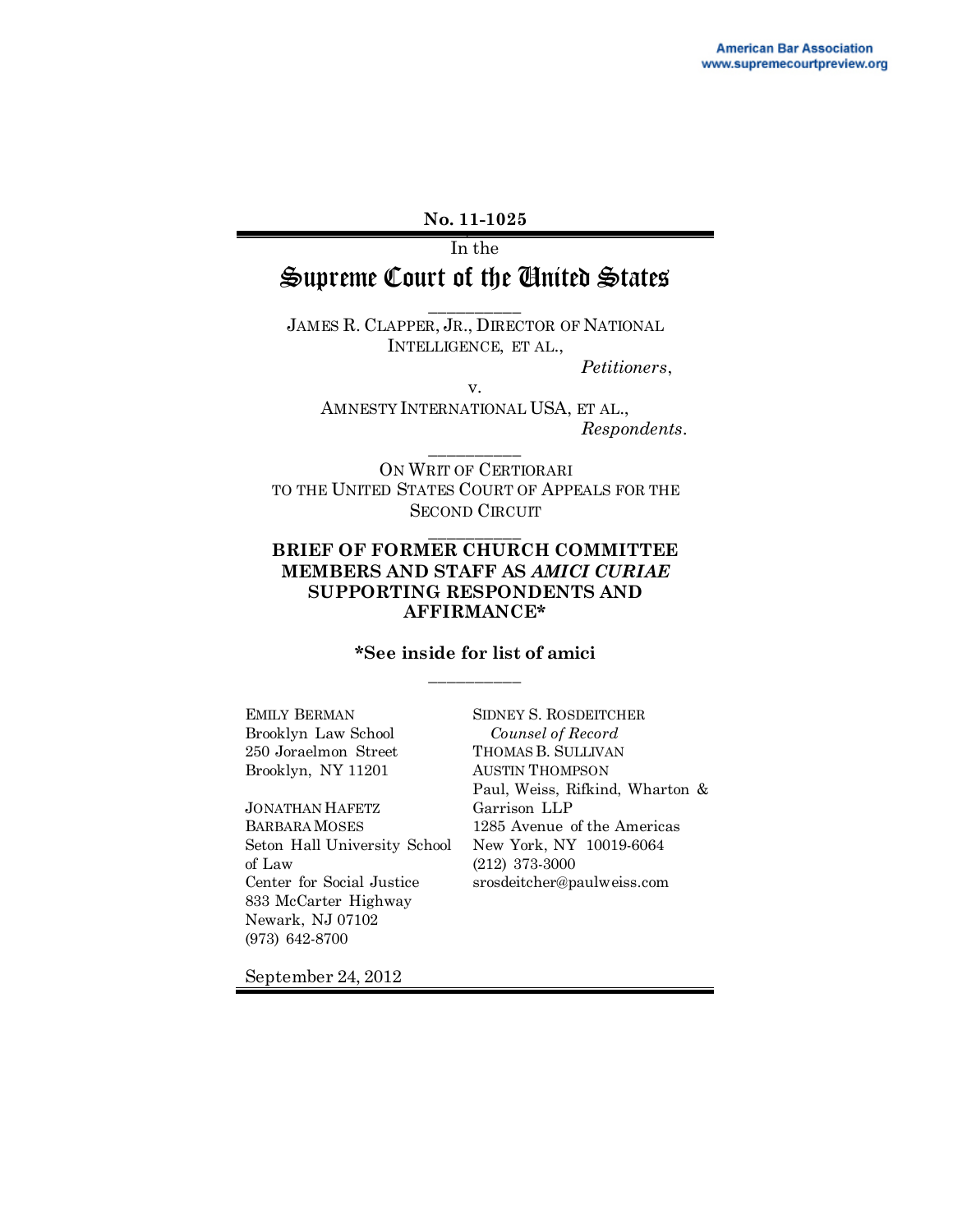## **LIST OF AMICI**

Frederick D. Baron

Sen. Gary Hart (Ret.)

Dr. Loch K. Johnson

Hon. Paul Michel (Ret.)

Vice President Walter Mondale

Frederick A.O. Schwarz, Jr.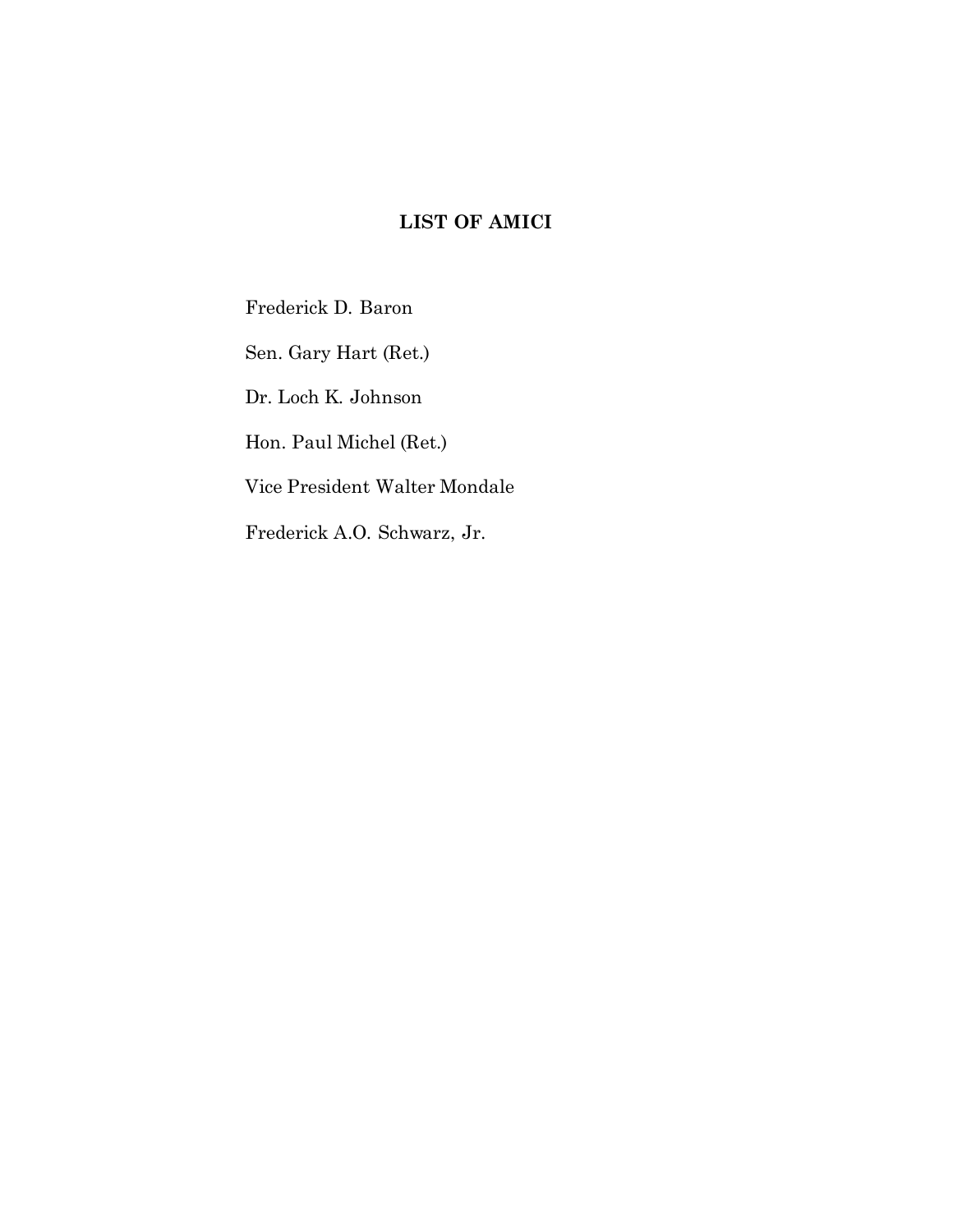### i **TABLE OF CONTENTS**

| FISA'S JUDICIAL SAFEGUARDS<br>I.<br>REFLECTED THE CHURCH<br>COMMITTEE'S FINDINGS THAT<br>ADEQUATE JUDICIAL REVIEW OF<br>INDIVIDUAL SURVEILLANCE<br>ACTIVITIES IS ESSENTIAL TO      |
|------------------------------------------------------------------------------------------------------------------------------------------------------------------------------------|
| Before the Passage of FISA, United<br>A.<br>States Intelligence Agencies<br>Routinely Engaged in Surveillance<br>That Violated the Rights of                                       |
| Before the Passage of FISA,<br>$B_{\cdot}$<br>Intelligence Agencies Engaged in<br>Warrantless Surveillance of<br>American Citizens under the Pretext<br>of Targeting Foreigners 14 |
| $C_{\cdot}$<br>The Church Committee Found That<br>a Lack of Judicial and Congressional<br>Oversight Allowed These Abuses to                                                        |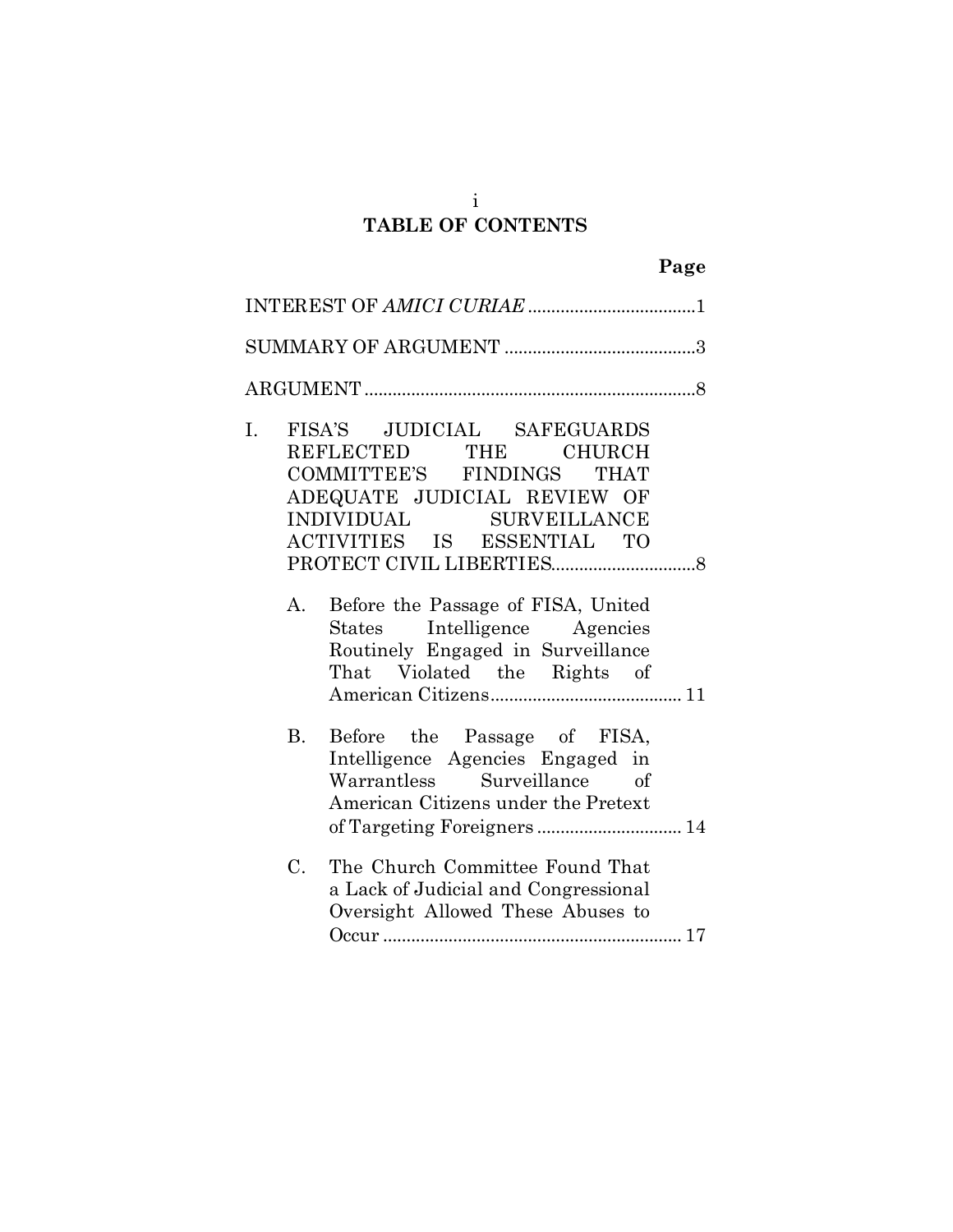|  |           | 11                                         |
|--|-----------|--------------------------------------------|
|  |           | II. CONGRESS ENACTED FISA'S                |
|  |           | JUDICIAL SAFEGUARDS AS                     |
|  |           | ESSENTIAL PROTECTIONS AGAINST              |
|  |           | THE SURVEILLANCE ABUSES                    |
|  |           | FOUND BY THE CHURCH                        |
|  |           | COMMITTEE TO INFRINGE THE                  |
|  |           | CONSTITUTIONAL RIGHTS OF                   |
|  |           |                                            |
|  |           | III. THE FAA RAISES IMPORTANT              |
|  |           | CONSTITUTIONAL QUESTIONS                   |
|  |           | BECAUSE IT AUTHORIZES MASS                 |
|  |           |                                            |
|  |           | SURVEILLANCE THAT INCLUDES                 |
|  |           | COMMUNICATIONS OF AMERICANS                |
|  |           | LOCATED IN THE UNITED STATES               |
|  |           | WITHOUT ANY OF FISA'S JUDICIAL             |
|  |           |                                            |
|  | А.        | The FAA Allows Mass Surveillance           |
|  |           | Without Requiring the Detailed,            |
|  |           | Individualized Showing Considered          |
|  |           | Necessary to Curb the Abuses of            |
|  |           | Executive Discretion Found By the          |
|  |           |                                            |
|  |           |                                            |
|  | <b>B.</b> | The FAA Does Not Give the FISC             |
|  |           | Jurisdiction to Review in Advance          |
|  |           | Specific, Individual Surveillance          |
|  |           | <b>Activities Involving Communications</b> |
|  |           | with American Citizens  27                 |

C. [The FAA Substitutes Executive Self-](#page-36-0)[Regulation for FISA's Authorization](#page-36-0)  [of Ongoing Review by the FISC of](#page-36-0)  [Compliance With Minimization](#page-36-0)  [Procedures.......................................................](#page-36-0) 29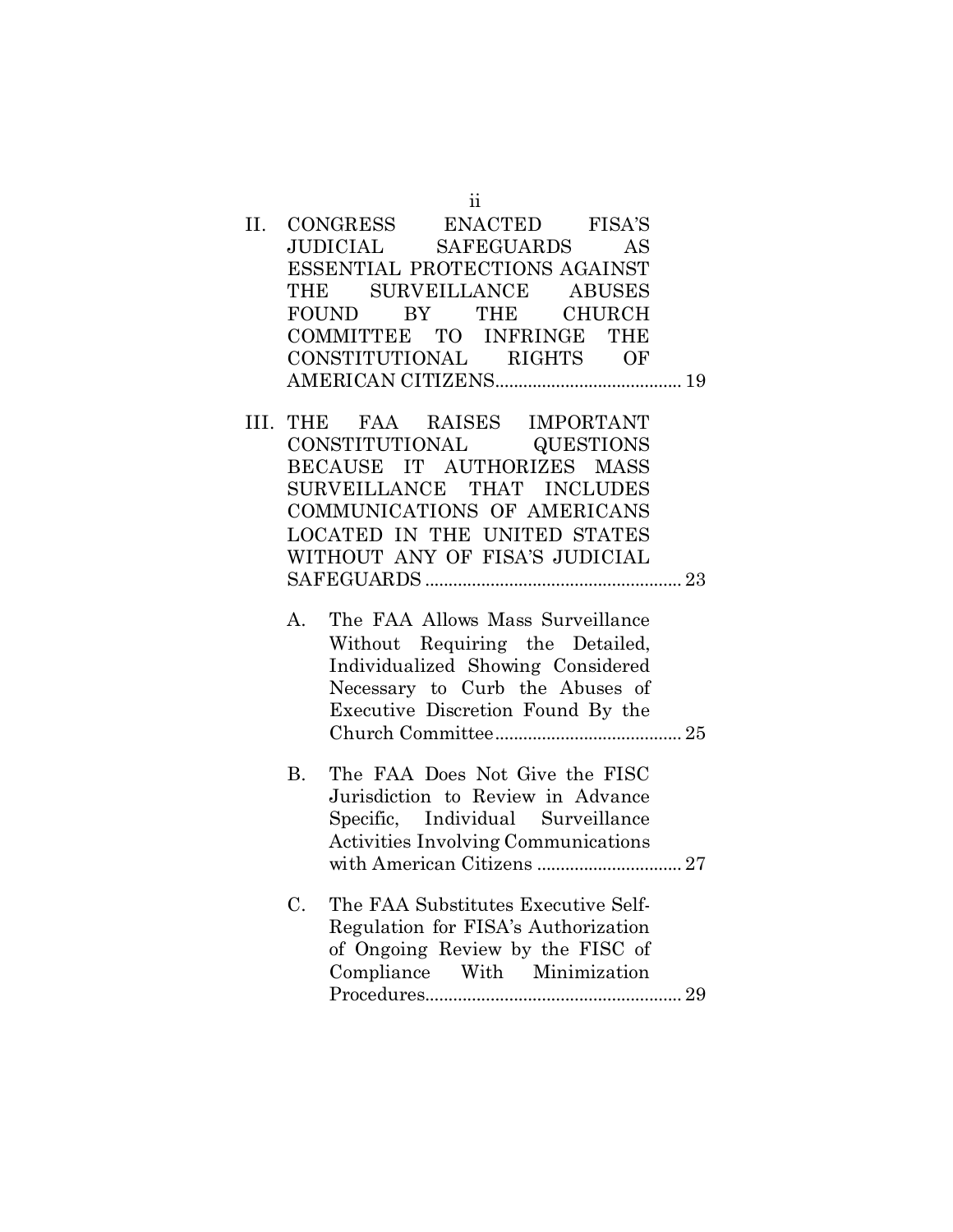|    | IV. FISA'S JUDICIAL SAFEGUARDS ARE<br>NEEDED NOW MORE THAN EVER TO |  |
|----|--------------------------------------------------------------------|--|
|    | PROTECT AMERICAN CITIZENS                                          |  |
|    | FROM THE KINDS OF                                                  |  |
|    | UNCONSTITUTIONAL ABUSES                                            |  |
|    | FOUND BY THE CHURCH                                                |  |
|    |                                                                    |  |
|    |                                                                    |  |
| V. | IF THESE RESPONDENTS ARE                                           |  |
|    | DENIED STANDING, IMPORTANT                                         |  |
|    | QUESTIONS CONCERNING THE                                           |  |
|    | CONSTITUTIONALITY OF THE FAA'S                                     |  |
|    | MASS SURVEILLANCE AUTHORITY                                        |  |
|    | ARE LIKELY TO ESCAPE JUDICIAL                                      |  |
|    | REVIEW ENTIRELY AND THE                                            |  |
|    | COURT'S ROLE IN THE                                                |  |
|    | CONSTITUTION'S SYSTEM OF                                           |  |
|    | CHECKS AND BALANCES WILL BE                                        |  |
|    |                                                                    |  |
|    |                                                                    |  |
|    |                                                                    |  |
|    |                                                                    |  |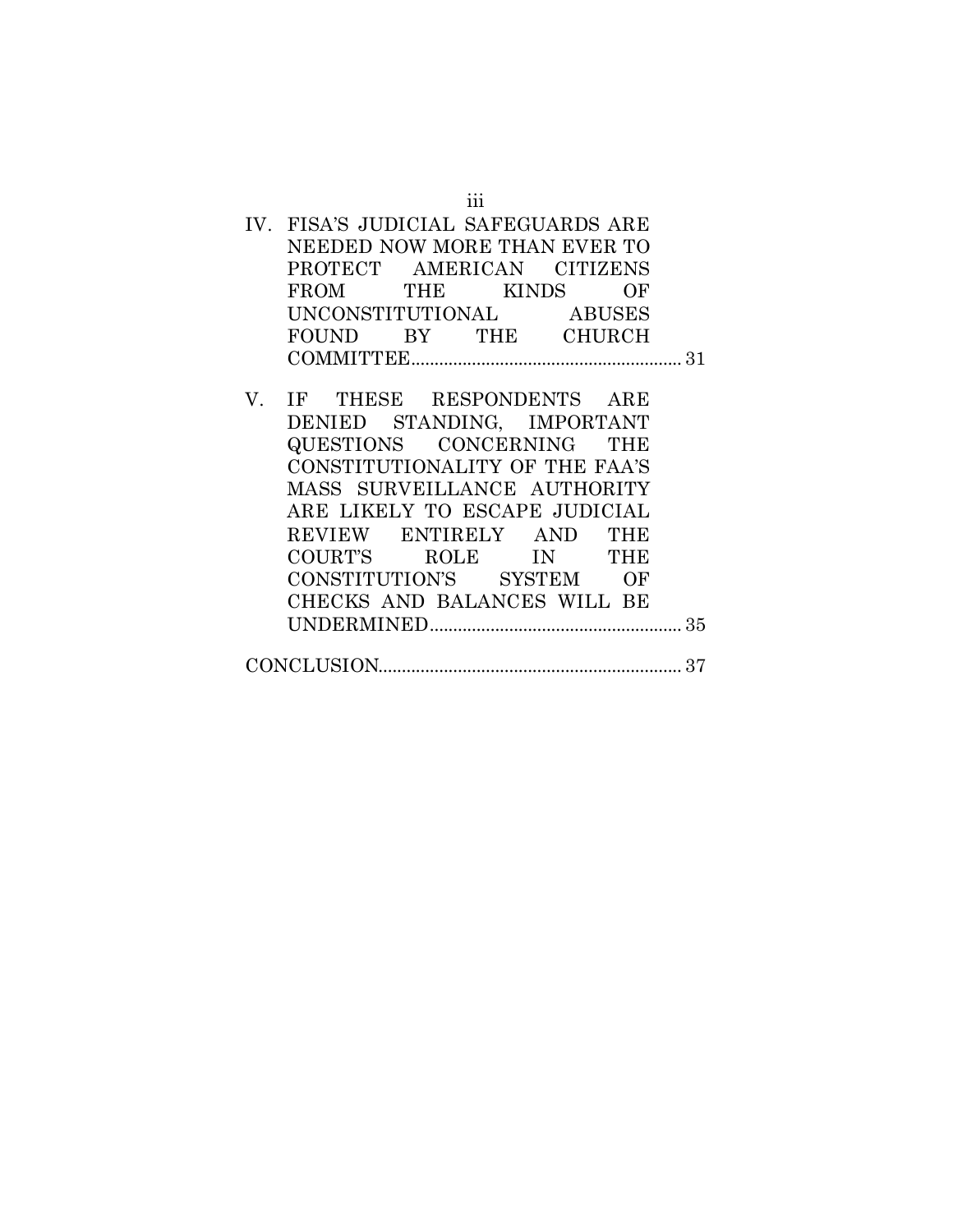## iv **TABLE OF AUTHORITIES**

## **CASES**

| ACLU v. NSA,                                                                                |
|---------------------------------------------------------------------------------------------|
| Amnesty Int'l USA v. Clapper,                                                               |
| Boumediene v. Bush,                                                                         |
| Hamdi v. Rumsfeld,<br>542 U.S. 507 (2004) (plurality opinion) 34                            |
| United States v. U.S. District Court                                                        |
| <b>STATUTORY MATERIALS</b>                                                                  |
|                                                                                             |
|                                                                                             |
|                                                                                             |
| Foreign Intelligence Surveillance Act, Pub. L.<br>No. 95-511, 92 Stat. 1783 (codified at 50 |
|                                                                                             |
|                                                                                             |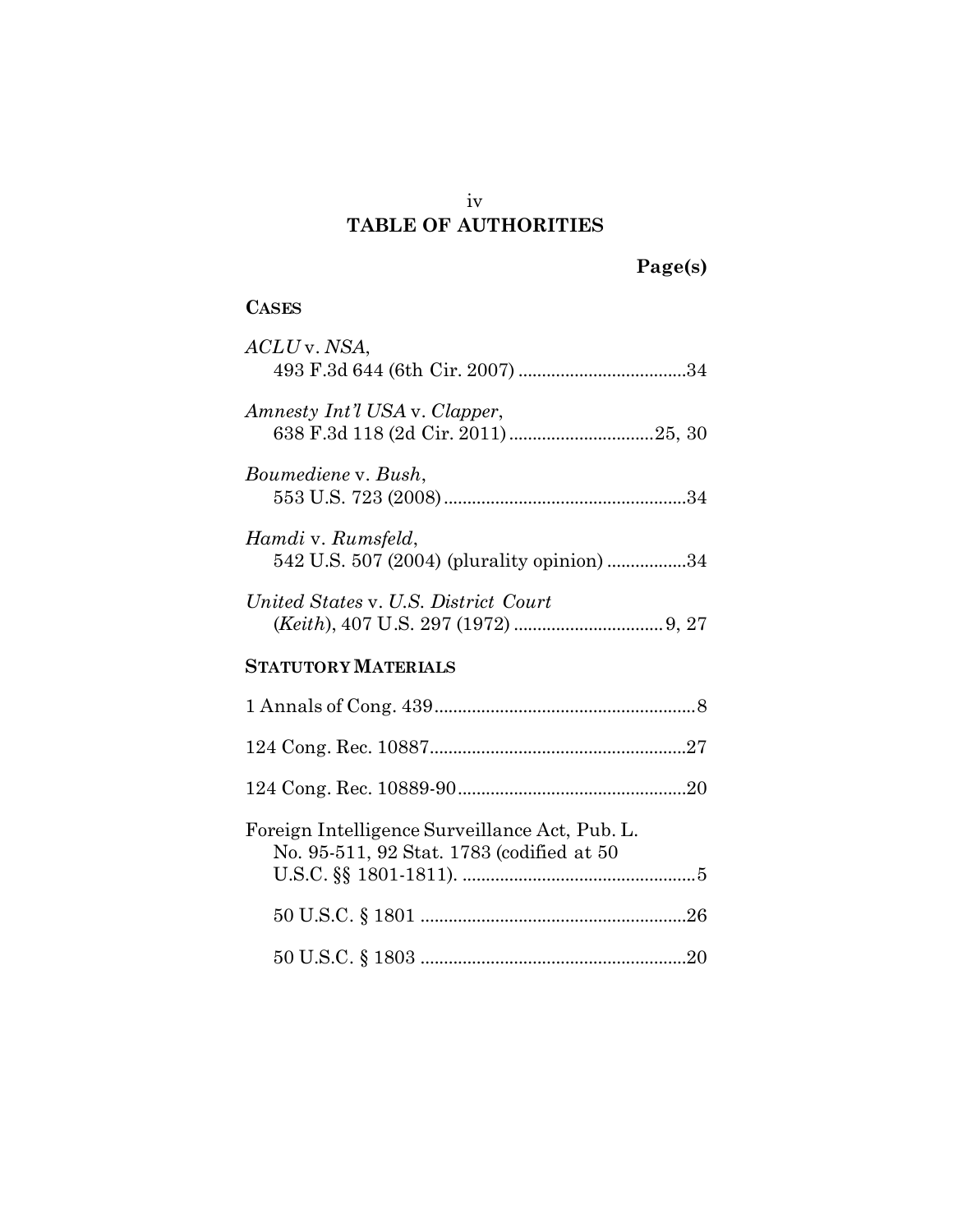| Foreign Intelligence Surveillance Act: Hearing<br>on H.R. 7308 Before the Subcomm. on<br>Courts, Civil Liberties, and the Admin. of<br>Justice of the H. Comm. on the Judiciary,                                    |
|---------------------------------------------------------------------------------------------------------------------------------------------------------------------------------------------------------------------|
| Foreign Intelligence Surveillance Act of 1978<br>Amendments Act of 2008, Pub. L. No. 110-<br>261, 122 Stat. 2436 (codified at 50 U.S.C.                                                                             |
|                                                                                                                                                                                                                     |
| Modernization of the Foreign Intelligence<br>Surveillance Act: Hearing before the S.<br>Select Comm. on Intelligence, 110th Cong.,                                                                                  |
| S. Rep No. 95-604, reprinted in 1978                                                                                                                                                                                |
| Senate Select Comm. to Study Governmental<br>Operations with Respect to Intelligence<br>Activities and the Rights of Americans<br>(Book II), S. Rep. No. 94-755 (1976)                                              |
| Senate Select Comm. to Study Governmental<br>Operations with Respect to Intelligence<br>Activities and the Rights of Americans<br>(Book III), S. Rep. No. 94-755 (1976)<br>("Church Committee Book III") 13, 15, 16 |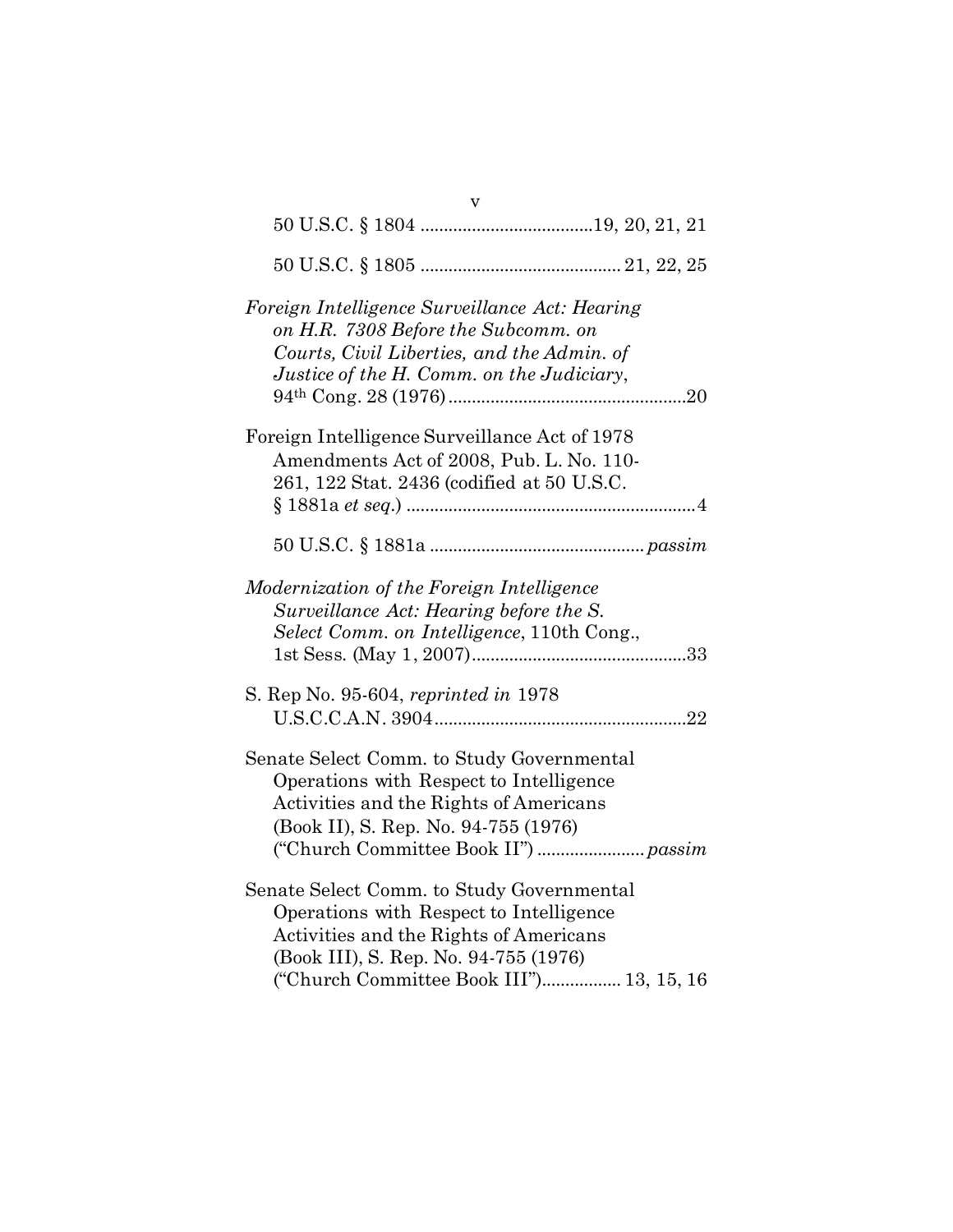### **OTHER AUTHORITIES**

| Eric Lichtblau & James Risen, Officials Say<br>U.S. Wiretaps Exceeded Law, N.Y. Times,                                                                                                                                             |  |
|------------------------------------------------------------------------------------------------------------------------------------------------------------------------------------------------------------------------------------|--|
| Letter from Ron Wyden, U.S. Senator, et al., to<br>James R. Clapper, Jr., Dir. of Nat'l                                                                                                                                            |  |
| Offices of the Inspectors Gen. of the Dep't of<br>Def., Dep't of Justice, Central Intelligence<br>Agency, Nat'l Sec. Agency, & Office of the<br>Dir. of Nat'l Intelligence, Unclassified<br>Report on the President's Surveillance |  |
| James Risen & Eric Lichtblau, <i>Bush Lets U.S.</i><br>Spy on Callers Without Courts, N.Y. Times,                                                                                                                                  |  |
| James Risen & Eric Lichtblau, <i>Extent of E-</i><br>mail Surveillance Renews Concerns in<br>Congress, N.Y. Times, June 17, 200932                                                                                                 |  |
| James Risen & Eric Lichtblau, Spying<br><i>Program Snared U.S. Calls, N.Y. Times,</i>                                                                                                                                              |  |

## vi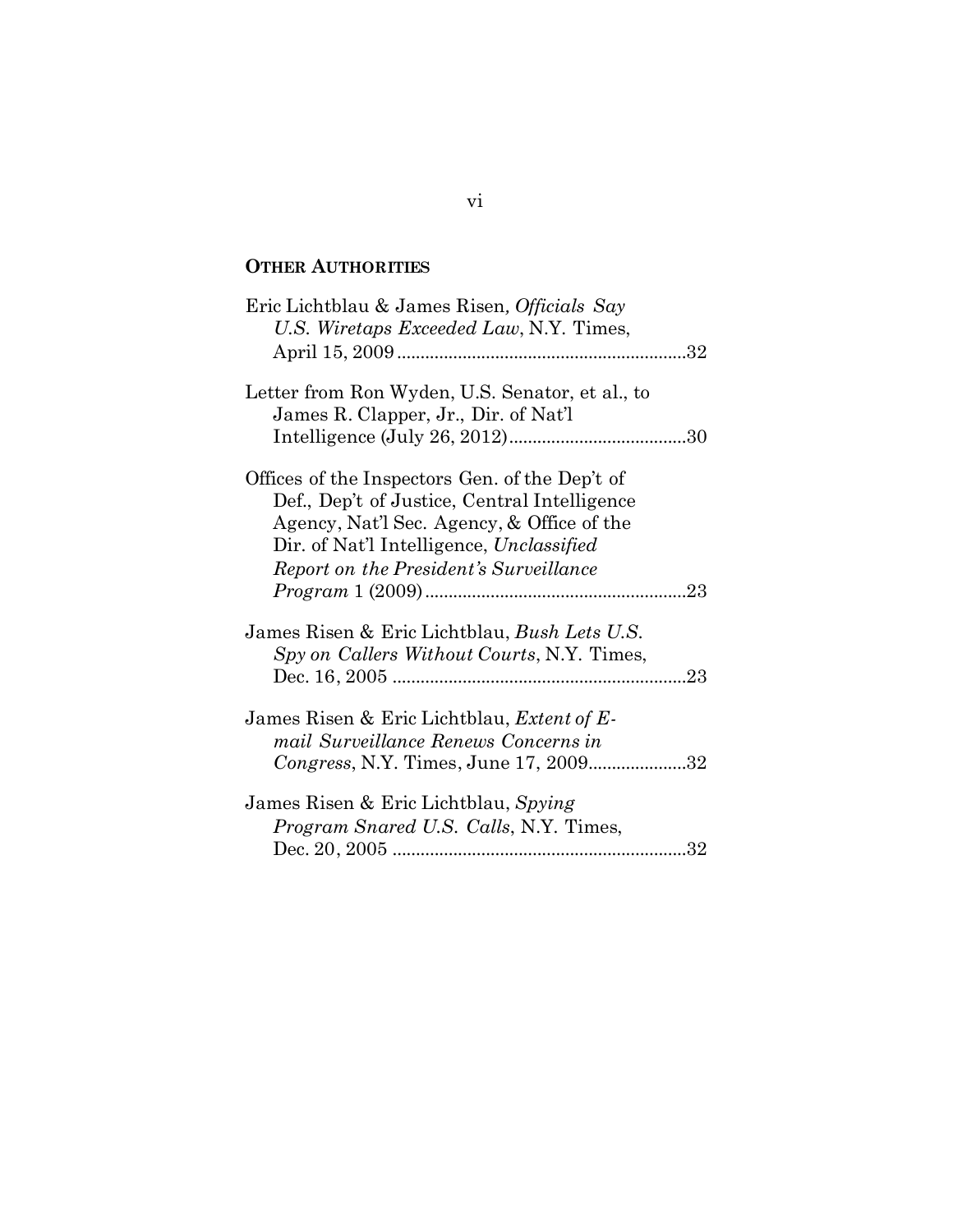#### **INTEREST OF** *AMICI CURIAE*[1](#page-8-1)

<span id="page-8-0"></span>*Amici* were members or staff of the United States Senate Select Committee to Study Governmental Operations with Respect to Intelligence Activities (the "Church Committee" or "Committee"), formed in 1975 in response to decades of unethical and illegal conduct by United States intelligence agencies. The Church Committee's investigation led to the enactment of the Foreign Intelligence Surveillance Act, which contained a number of important safeguards against abuse of surveillance powers. *Amici* have an interest in ensuring that the lessons they learned during the Committee's investigation are not forgotten, including the need for judicial safeguards to protect American citizens and legal residents from violations of their First and Fourth Amendment rights.

*Amicus* Frederick D. Baron served as counsel on the Church Committee staff. As special assistant to the Attorney General of the United States (1977- 79) with responsibility for foreign intelligence and counterintelligence matters, he was involved with drafting and legislative coordination of the Foreign Intelligence Surveillance Act of 1978. He later served as Associate Deputy Attorney General and

1

<span id="page-8-1"></span><sup>1</sup> This brief *amici curiae* is filed with the consent of all parties. Counsel for *Amici* affirm, pursuant to Supreme Court Rule 37.6, that no counsel for any party authored this brief in whole or in part, and that no party, counsel for any party, or any other person other than *Amici* and their counsel made a monetary contribution intended to fund the preparation or submission of this brief.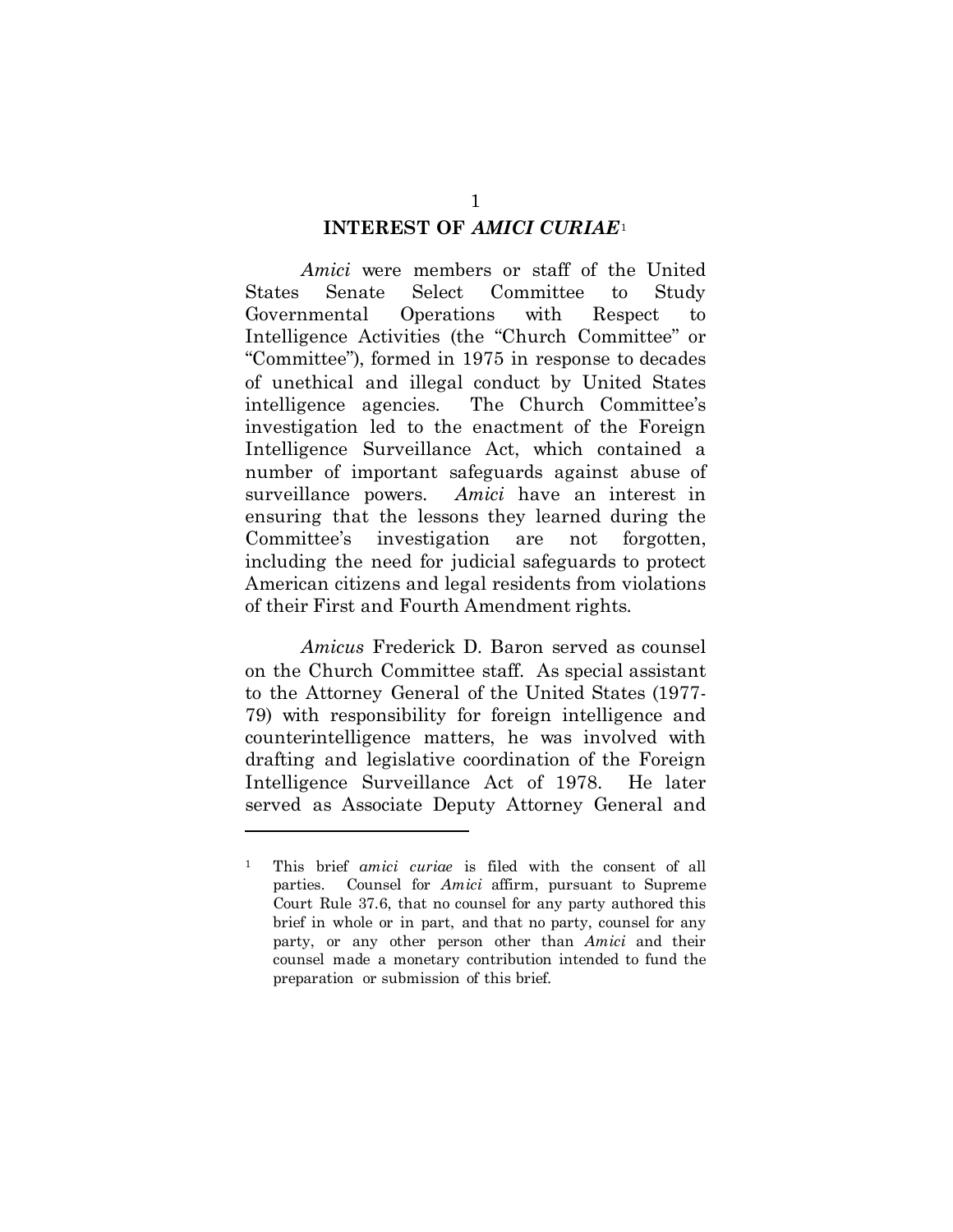Director of the Executive Office for National Security of the Department of Justice (1995-1996); and as assistant United States attorney for the District of Columbia (1980-82).

*Amicus* Gary Hart, a United States Senator from Colorado from 1975 through 1987, was a member of the Church Committee. He served as a charter member of the Senate Intelligence Oversight Committee and was a member of the Senate Armed Services Committee. He was co-chair of the United States Commission on National Security for the 21st Century from 1998 through 2001 and currently serves as Chair of the Department of Defense's Threat Reduction Advisory Committee.

*Amicus* Loch K. Johnson served as the staff assistant or "designee" to Senator Church throughout the Church Committee inquiry. He subsequently served as staff director of the Oversight Subcommittee on the House Permanent Select Committee on Intelligence (1977-1980) and assistant to Chairman Les Aspin of the Aspin-Brown Commission of Intelligence (1995-1996). He is the author of a book about the Church Committee, entitled *A Season of Inquiry* (1987), and is currently senior editor of the international journal *Intelligence and National Security*. He is the Regents Professor of International Affairs at the University of Georgia.

*Amicus* Paul Michel was an assistant counsel on the Church Committee staff following service as a Watergate special prosecutor. Now retired, he was a judge and, from 2005 onward, Chief Judge, of the United States Court of Appeals for the Federal Circuit between 1988 and 2010, and by 2005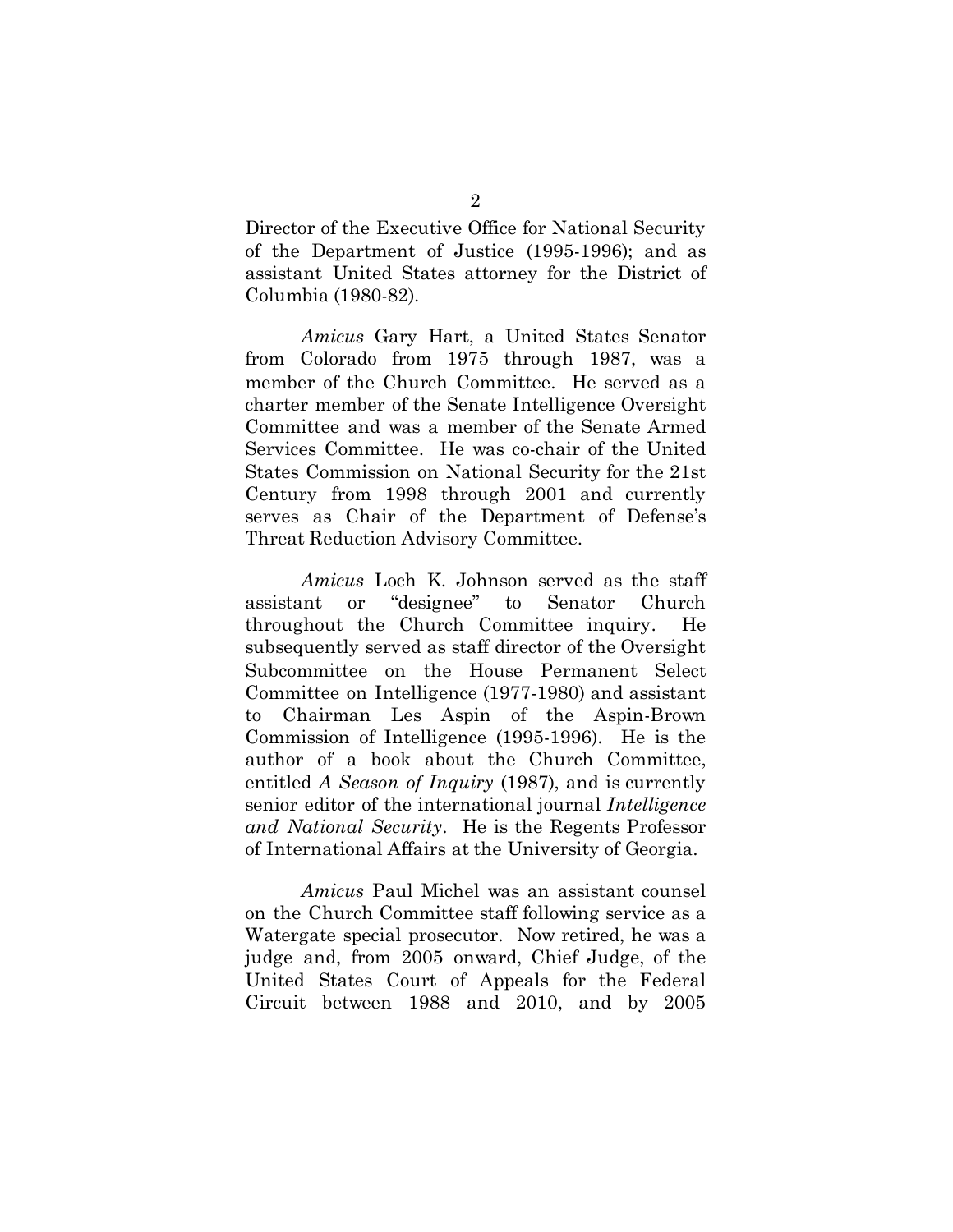appointment of the Chief Justice, a member of the Executive Committee of the Judicial Conference of the United States, the governing body of the judiciary.

*Amicus* Walter Mondale, Vice President of the United States from 1977 through 1981 and a United States Senator from Minnesota from 1964 through 1976, was a member of the Church Committee and served as chairman of the subcommittee charged with drafting the Committee's final report on domestic intelligence activities. As Vice President, he was instrumental in facilitating the drafting and passage of the Foreign Intelligence Surveillance Act.

*Amicus* Frederick A.O. Schwarz, Jr. served as Chief Counsel to the Church Committee. After his work for the Committee, while back at his law firm, he worked as a part-time consultant for Vice President Mondale on issues such as the drafting of the Foreign Intelligence Surveillance Act. He is now Chief Counsel of the Brennan Center for Justice at New York University School of Law, a non-partisan public policy and law institute focused on fundamental issues of democracy and justice, including access to the courts and the limits of executive power in the fight against terrorism. He is the co-author of *Unchecked and Unbalanced: Presidential Power in a Time of Terror*.

#### **SUMMARY OF ARGUMENT**

<span id="page-10-0"></span>*Amici* submit this brief in support of Respondents and urge affirmance of the decision of the United States Court of Appeals for the Second Circuit, which found that Respondents have standing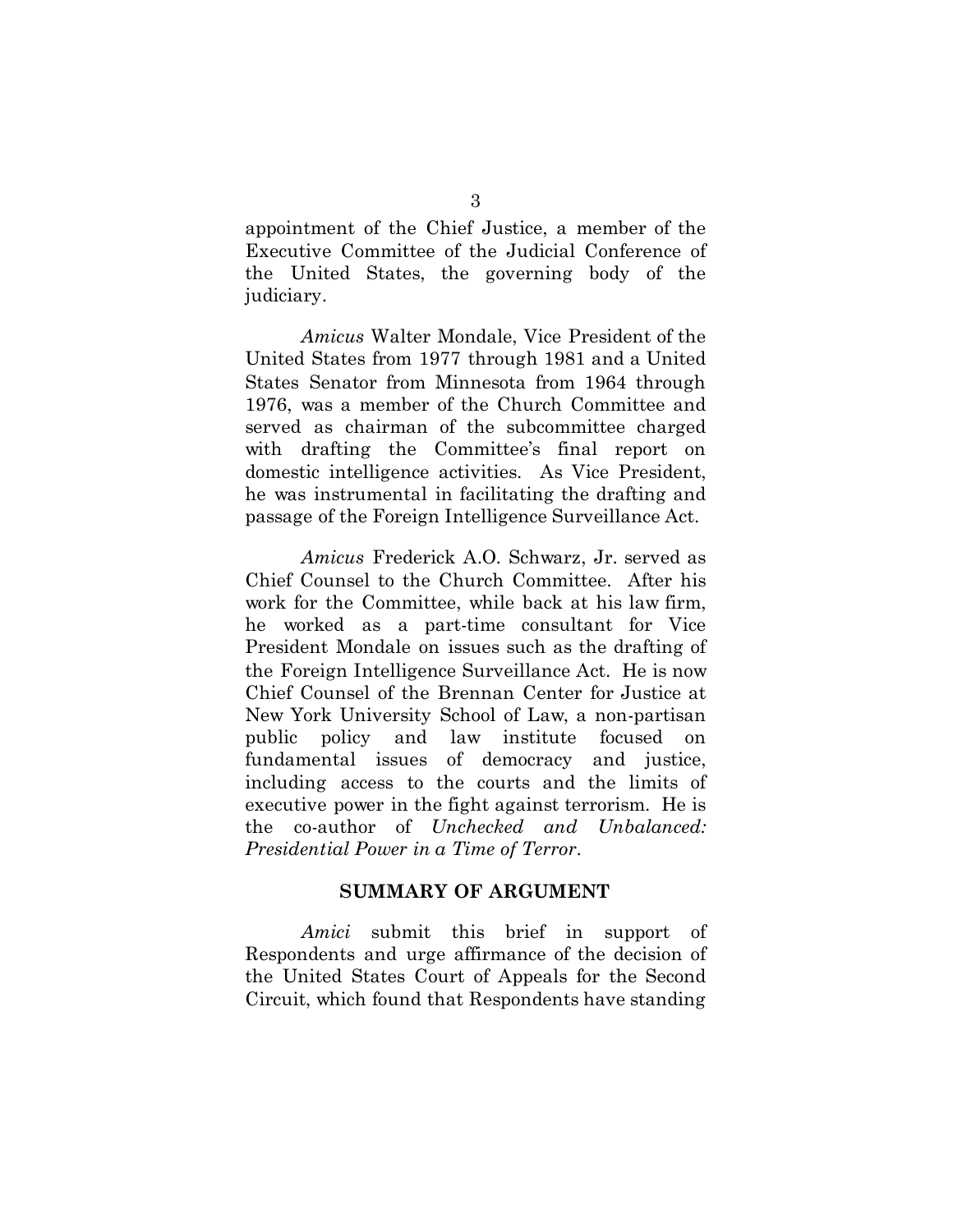to challenge the constitutionality of Section 702 of the Foreign Intelligence Surveillance Act of 1978 Amendments Act of 2008, Pub. L. No. 110-261, 122 Stat. 2436 (codified at 50 U.S.C. § 1881a *et seq.*), ("FAA"). As the Court of Appeals found, Respondents have a reasonable fear that they will be electronically surveilled and have taken expensive steps, many of which are demanded by their ethical and professional responsibilities, to protect the privacy of their communications.

In this brief, *Amici* show that important constitutional questions would escape judicial review if the Court were to find that these Respondents lacked standing. Respondents challenge the FAA because it allows intelligence agencies to conduct surveillance without the judicial safeguards that Congress, based on the findings of the Church Committee, had considered essential to protect Americans from unlawful and unconstitutional executive abuses. Because the government treats as secret the identity of persons surveilled, if the Court determines that these Respondents do not have standing to bring this challenge, it is unlikely that any plaintiff in the future would have standing to bring such a challenge. As a result, the important constitutional questions raised by the FAA would escape judicial review entirely and the judiciary would be deprived of its role as a check against executive or legislative violations of constitutional rights.

Formed in 1975 in the wake of widespread abuses of authority by intelligence agencies, the Church Committee conducted an extensive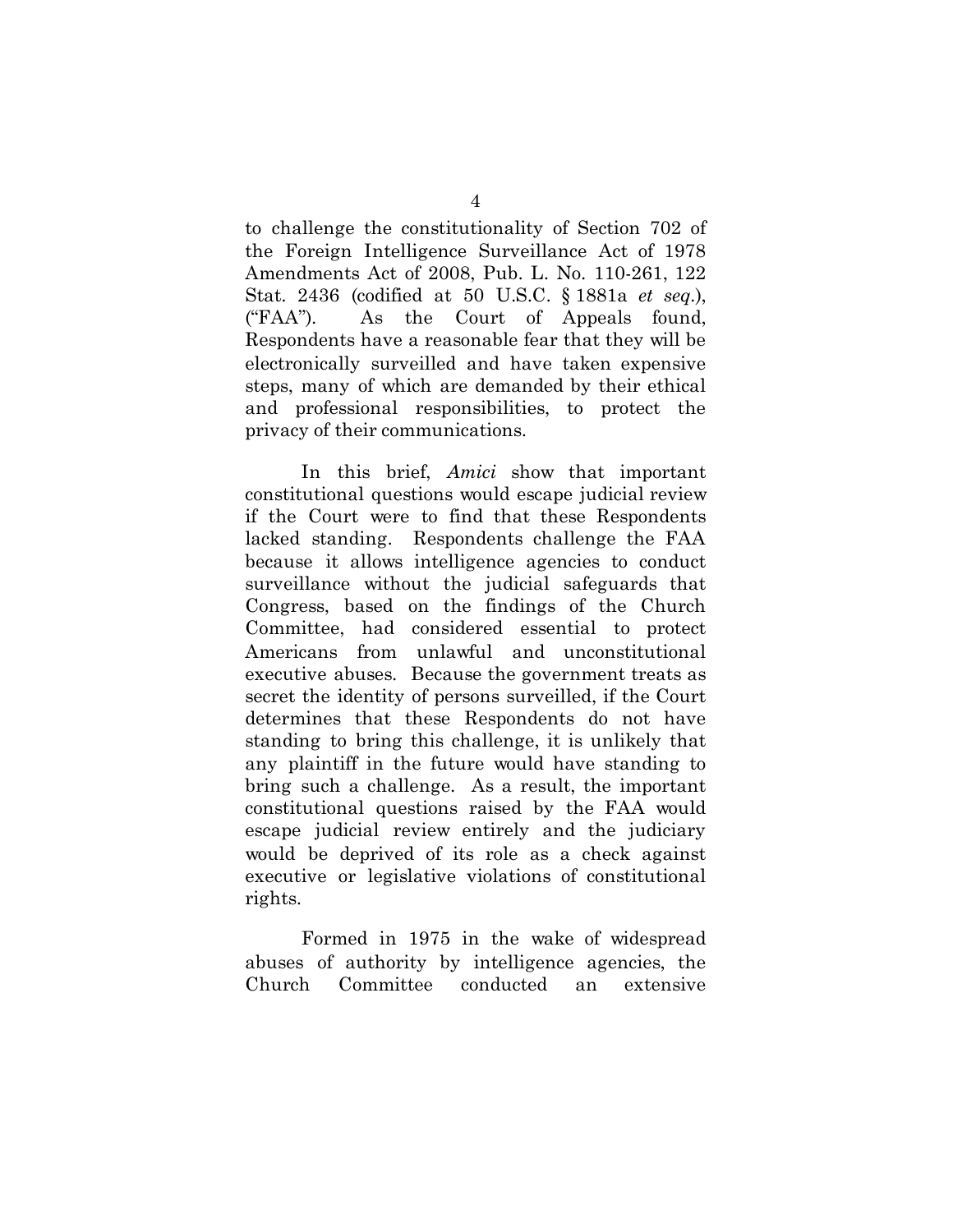investigation of American surveillance operations. The Committee found that intelligence agencies, operating without sufficient oversight or monitoring, repeatedly ran roughshod over Americans' First and Fourth Amendment rights. From the 1930s through the 1970s, Democratic and Republican administrations alike wiretapped and bugged the homes and offices of American citizens without any judicial authorization. Moreover, surveillance purportedly motivated by national security concerns became politically driven.

The Church Committee concluded that without meaningful judicial review and monitoring of surveillance operations, surveillance can exceed constitutional and other legal restraints. In 1978, Congress agreed and enacted the Foreign Intelligence Surveillance Act, Pub. L. No. 95-511, 92 Stat. 1783 (codified at 50 U.S.C. §§ 1801-1811) ("FISA"), to, among other things, provide judicial safeguards to protect Americans against the abuses found by the Church Committee. In particular, FISA required *ex ante* judicial review of applications for particularized surveillance orders and authorized *ex post* judicial monitoring of the government's compliance with the limits imposed by statute and by judicial orders.[2](#page-12-0)

 $\overline{a}$ 

<span id="page-12-0"></span><sup>2</sup> Because the FAA enables the government to completely circumvent FISA's pre-FAA requirements where the government claims to be targeting a non-U.S. person outside the United States, this brief generally uses the past tense in referring to FISA. Outside the area covered by the FAA, FISA's pre-FAA requirements continue to apply.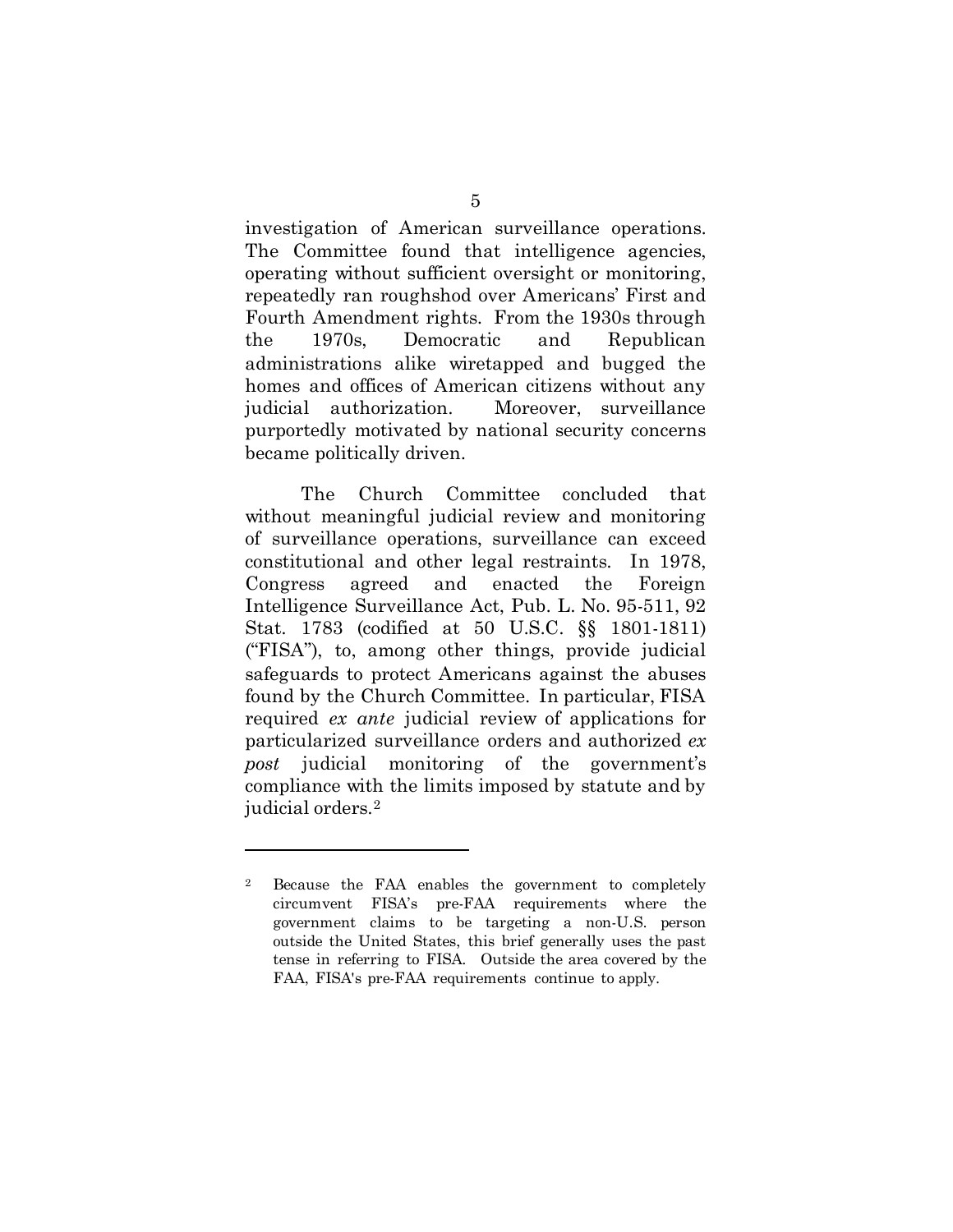For almost thirty years, FISA empowered the Foreign Intelligence Surveillance Court ("FISC"), a special court created by the Act, to prevent intelligence agencies from violating the rights of American citizens or using surveillance for political purposes, while permitting those agencies to obtain information needed to protect the United States. However, in the wake of the September 11, 2001 terrorist attacks, FISA's critical safeguards were first disregarded and then, with the passage of the FAA in 2008, effectively abandoned.

While ostensibly leaving FISA's structure intact, the FAA enacted "additional" procedures to authorize surveillance of non-United States persons outside of the United States, including their communications with American citizens in the United States. These procedures enable the government to circumvent entirely the original FISA protections deemed essential to the protection of Americans' basic rights. Notably, some of the most serious abuses discovered by the Church Committee involved the warrantless surveillance of American citizens under the pretext of targeting foreigners.

FISA required particularized and detailed applications to the FISC identifying specific, individual targets and facilities to be surveilled and permitted surveillance only upon a finding of probable cause for the belief that the targets were foreign powers or their agents and that they were using the targeted facilities. Under the FAA's new procedures, however, these limits have been discarded, allowing the executive to bypass FISA's requirements and engage in wholesale, blanket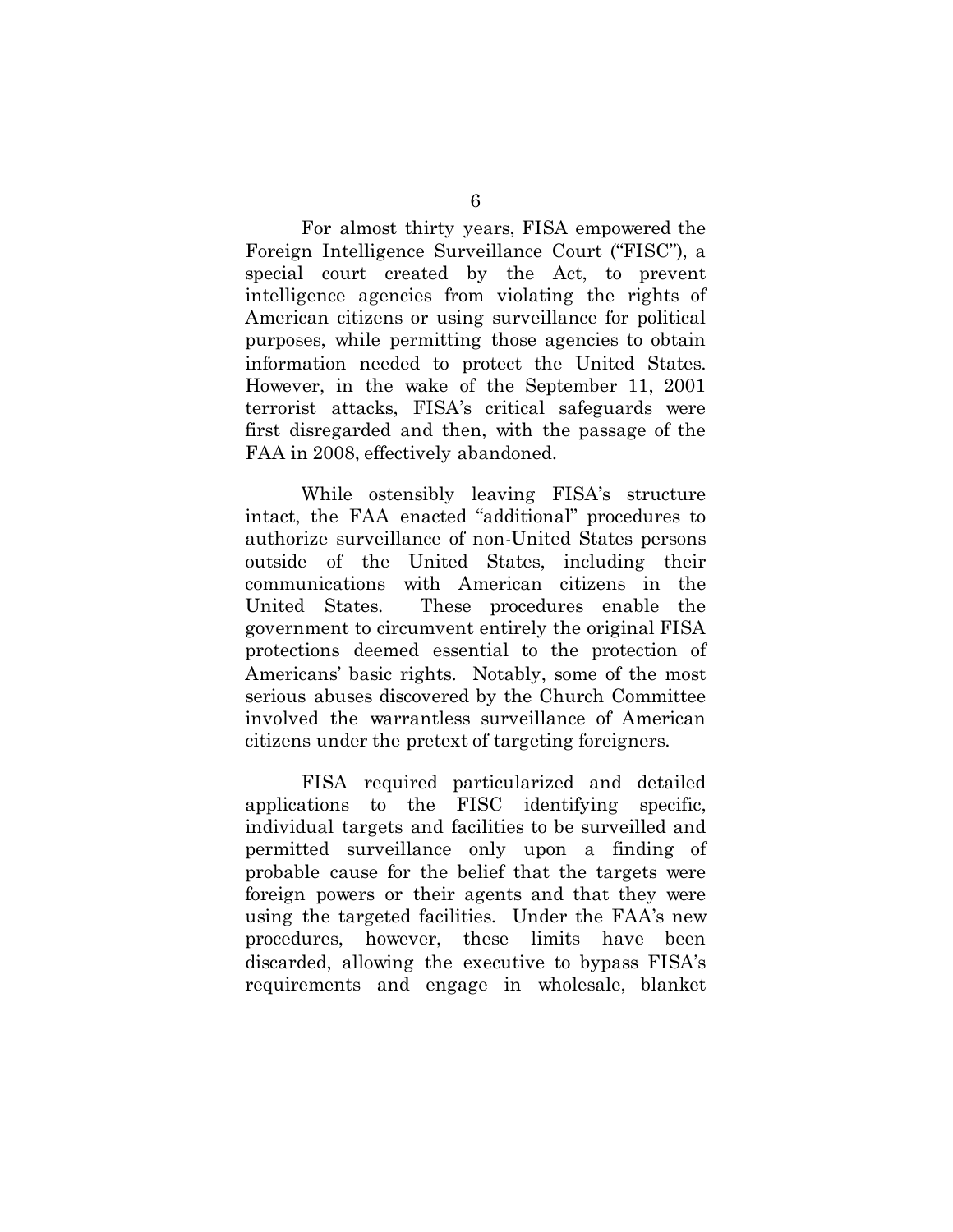surveillance without identifying any individual targets or facilities or requiring any showing of probable cause. Judicial review consists only of confirmation that the executive's application contains certain certifications and a determination that the surveillance program's targeting procedures and minimization procedures—procedures to minimize unnecessary collection, retention, and dissemination of collateral communications of American citizens and legal permanent residents meet statutory and Fourth Amendment requirements.

Further, where FISA empowered the FISC to monitor authorized surveillance operations and enforce the law when the government overstepped applicable limits, the FAA removes this monitoring role, giving courts no authority to stop even blatant overreaching. Instead, it leaves monitoring of compliance with the permitted scope of authorized surveillance operations and minimization procedures essentially to self-regulation by the executive branch, despite the findings of the Church Committee that such self-regulation proved inadequate to prevent abuse.

The judicial safeguards originally enacted by FISA are even more necessary today than they were in 1978, given the expansion of executive surveillance activities, the evolution in communications technology, and the pressures on the executive to conduct surveillance to prevent terrorist attacks. As this Court has recognized, it is in precisely such times that adequate judicial safeguards are most needed as a check against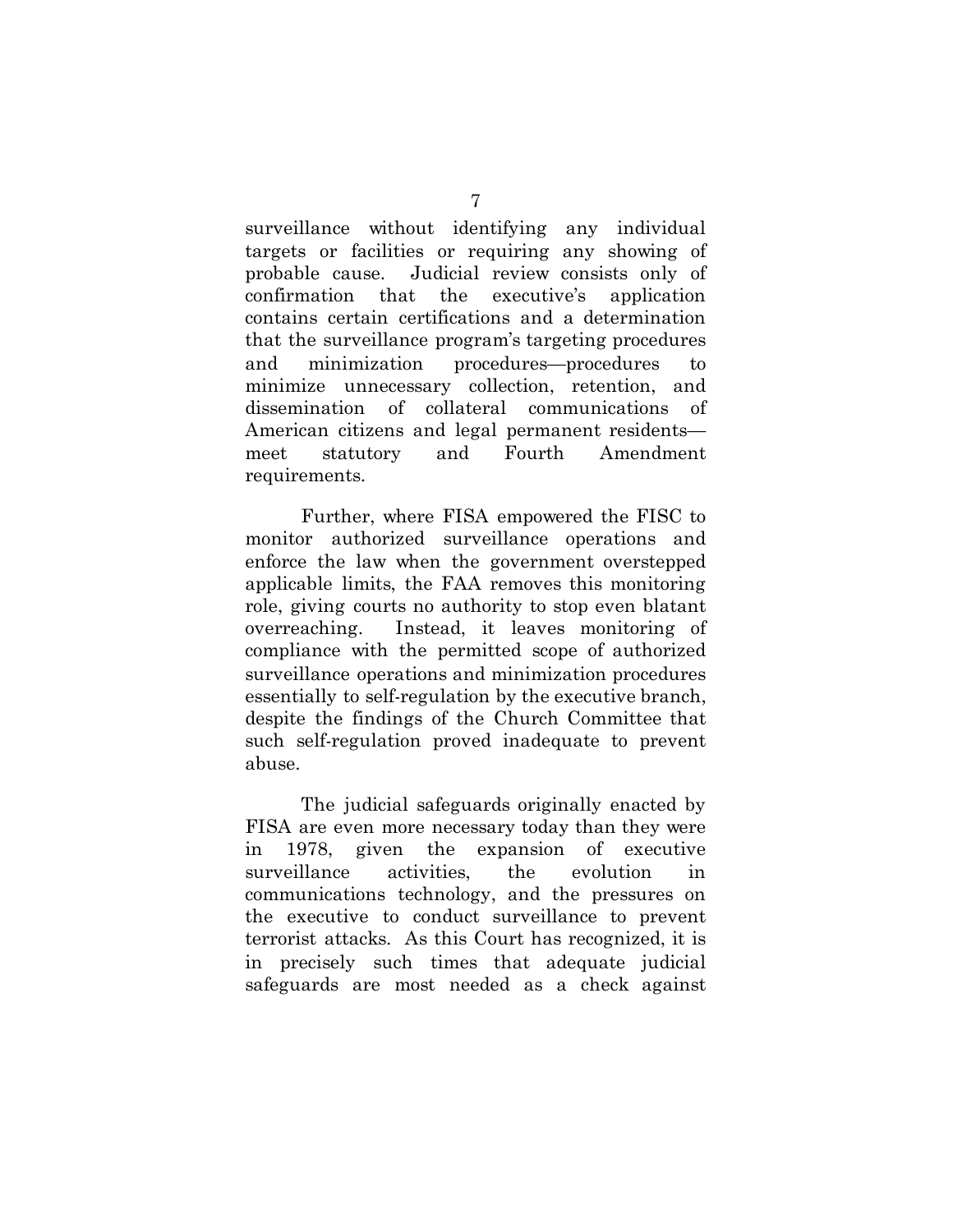unconstitutional and other unlawful executive conduct. Yet the FAA now immunizes surveillance of Americans' communications into and out of the United States from meaningful judicial review.

Respondents' claims in this lawsuit thus raise questions as to whether electronic surveillance conducted without the safeguards enacted in response to the Church Committee's findings violate the First and Fourth Amendments. Denying Respondents standing to raise these important questions would effectively insulate the FAA from judicial review. *Amici* submit that such a result would subvert the judiciary's role as "guardians" of the Bill of Rights and as an "impenetrable bulwark" against abuses of power by the other branches of the government. See 1 Annals of Cong. 439 (remarks of James Madison in presenting the Bill of Rights to Congress).

#### <span id="page-15-2"></span>**ARGUMENT**

<span id="page-15-1"></span><span id="page-15-0"></span>**I. FISA'S JUDICIAL SAFEGUARDS REFLECTED THE CHURCH COMMITTEE'S FINDINGS THAT ADEQUATE JUDICIAL REVIEW OF INDIVIDUAL SURVEILLANCE ACTIVITIES IS ESSENTIAL TO PROTECT CIVIL LIBERTIES**

Without judicial oversight and monitoring, even the best-intentioned members of the United States intelligence community are virtually certain to exceed the proper boundaries of surveillance operations. As this Court recognized forty years ago, those charged with conducting such operations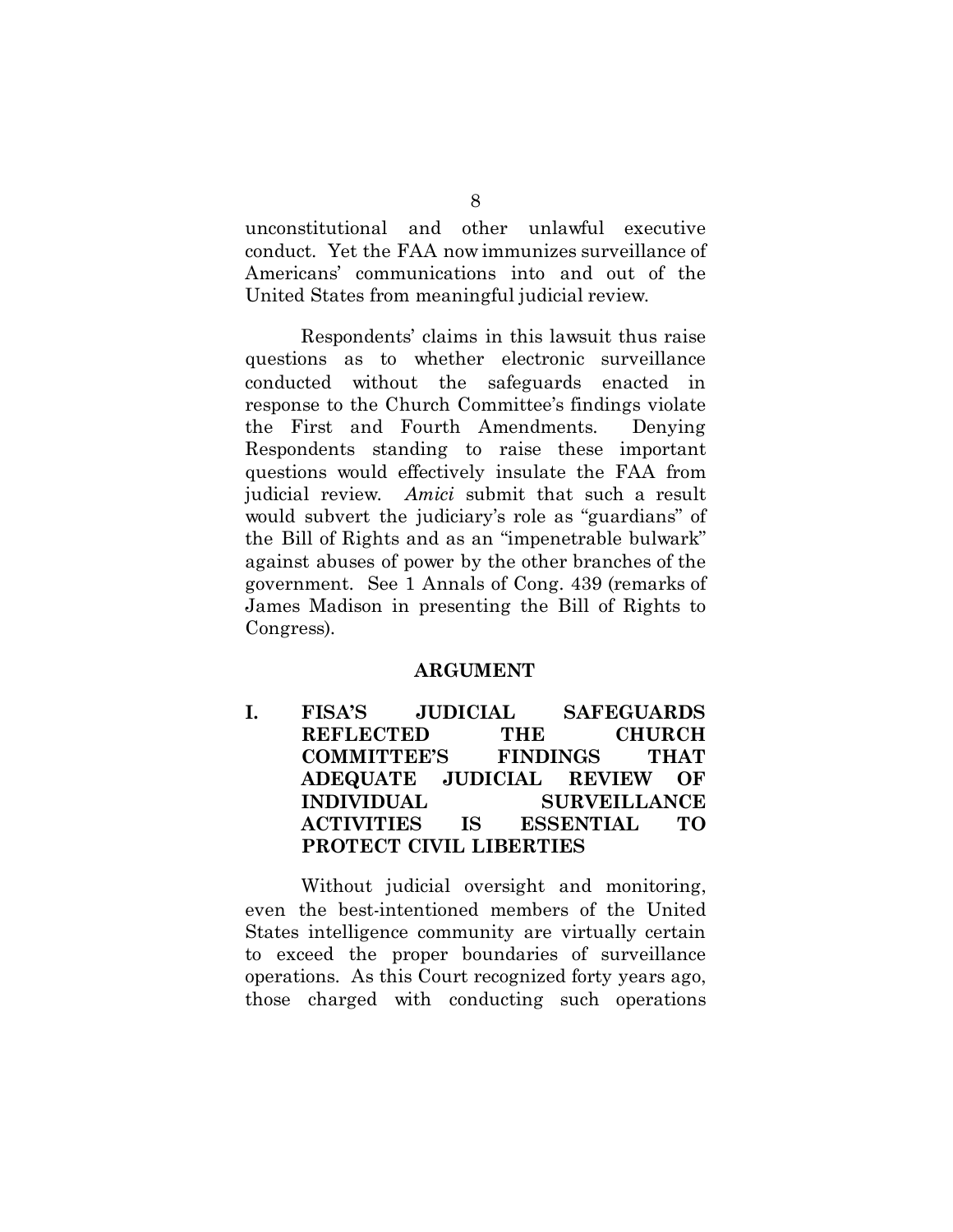"should not be the sole judges of when to utilize constitutionally sensitive means in pursuing their tasks. The historical judgment, which the Fourth Amendment accepts, is that unreviewed executive discretion may yield too readily to pressures to obtain incriminating evidence and overlook potential invasions of privacy and protected speech." *United States* v. *U.S. District Court* (*Keith*), 407 U.S. 297, 317 (1972).

<span id="page-16-0"></span>*Keith* held that the Fourth Amendment requires the government to obtain a judicial warrant in advance of conducting electronic surveillance for domestic security purposes. *Id.* at 324. The case did not present, and the Court left open, the question whether such a requirement also applied to surveillance of a foreign power. *See id.* at 322 n.20.

<span id="page-16-1"></span>In 1975, the Senate formed the Church Committee, among other things, to address that gap and to investigate allegations of surveillance abuses more generally. *See* Senate Select Comm. to Study Governmental Operations with Respect to Intelligence Activities and the Rights of Americans (Book II), S. Rep. No. 94-755 (1976), at v ("Church Committee Book II"). The Committee found a host of government misdeeds and recommended a lengthy series of changes to better ensure that Americans' privacy, expressive, and associational rights were protected. Among these recommendations were provisions, later enacted as part of FISA, requiring judicial oversight of intelligence operations—both before specific individual surveillance activities were initiated and while they were ongoing—to make sure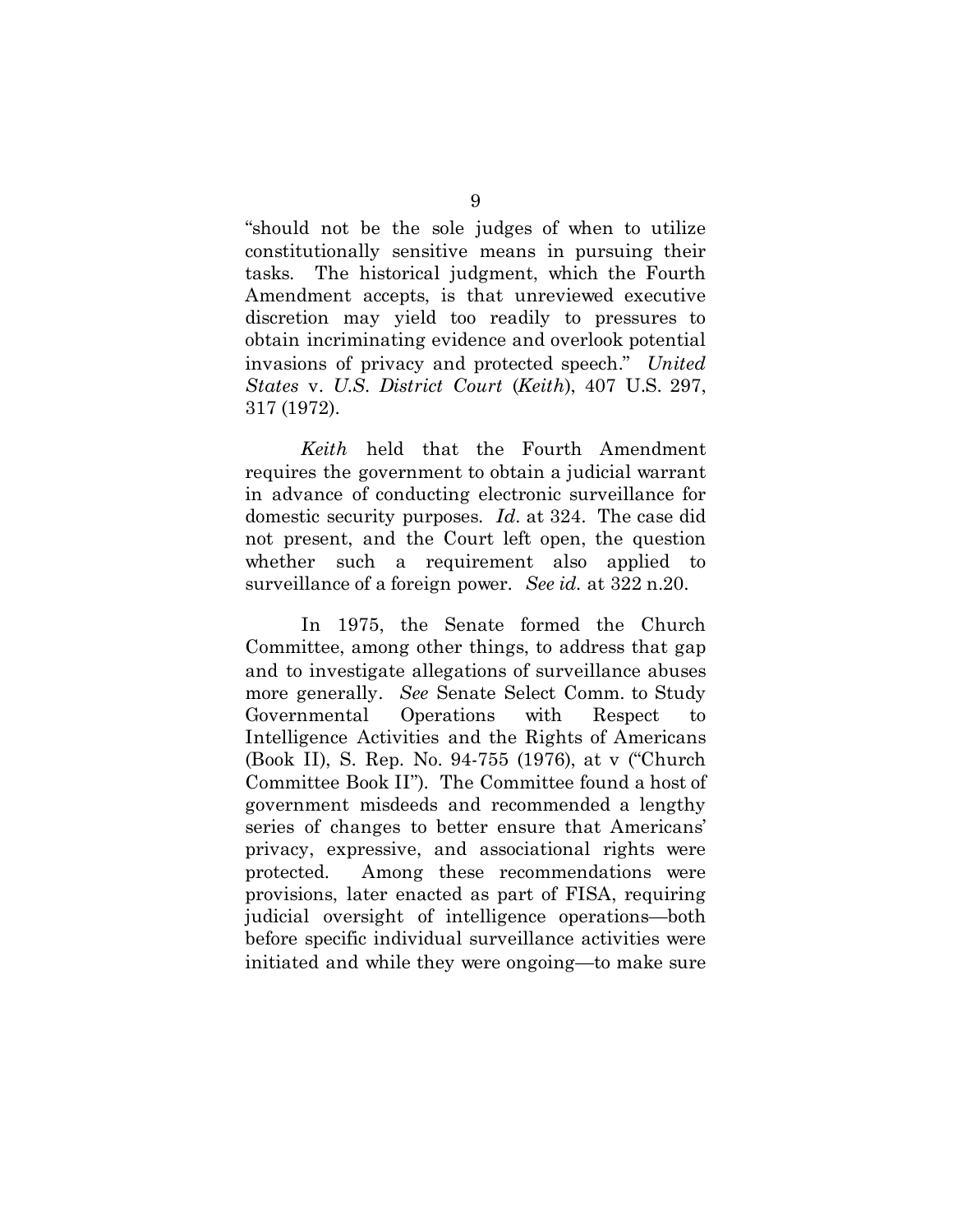those operations were conducted within proper limits.

The Committee adopted its findings and recommendations on a bipartisan basis. Despite the Democrats' large Senate majority, the Committee membership was almost evenly divided: six Democrats and five Republicans. Senator John Tower, the senior Republican, was designated the Committee's Vice Chair, and he presided over Committee meetings when the Chairman, Democratic Senator Frank Church, was absent.

There was bipartisan support for the Book II Report on "Intelligence Activities and the Rights of Americans," which focused on non-military intelligence abuses and their impact on American citizens' rights. Three members, however—Senators Tower, Baker and Goldwater—issued separate statements disagreeing with various aspects of the report. But Senators Tower and Baker agreed with the extensive findings of intelligence abuses documented in the report and both agreed with the requirement for an advance judicial warrant for electronic surveillance. Senator Tower specifically emphasized support for "issuance of a judicial warrant as a condition precedent to electronic surveillance," a measure which "enjoys bi-partisan support in Congress." Senator Tower, Church Committee Book II at 371. Similarly, Senator Baker also expressed his "wholehearted[] support" for a bill requiring a warrant, noting "[t]he abuses of electronic surveillance of the past clearly dictate a need for a system of judicial warrant approval" and that the proposed new system "needs consolidated bi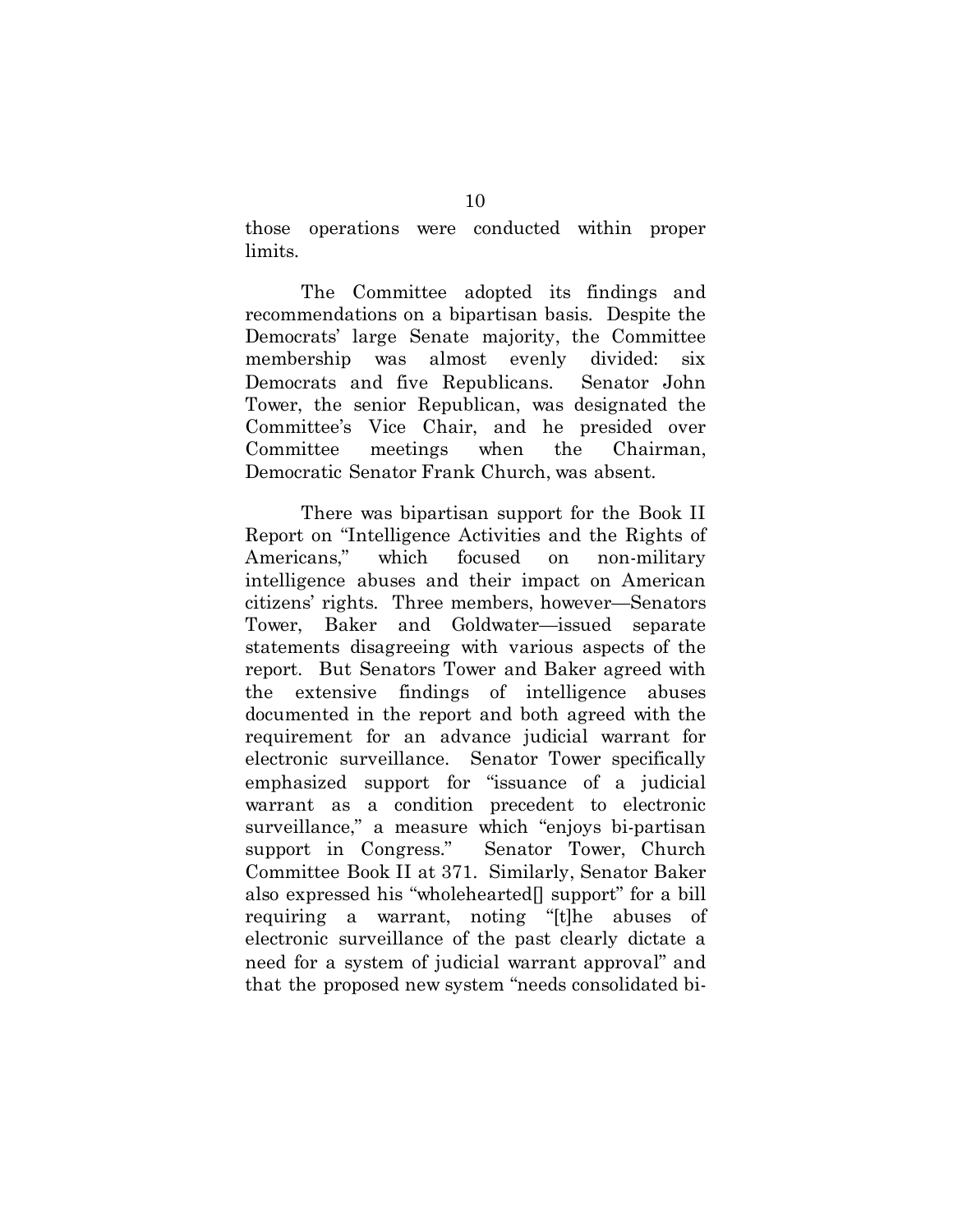partisan support because it represents a significant advance from existing practice." *Id.* at 384.

A bipartisan spirit also characterized FISA's enactment. In the final debate over FISA in the Senate, for example, Senator Jake Garn, the Republican manager of the bill and Vice Chair of the Intelligence Committee, explained:

> [FISA's] sponsorship represents a unique bipartisan collaboration in the interests of national security. . . . This is not a liberal bill. It is not a conservative bill. It is neither a Democratic nor a Republican bill. The tasks of balancing cherished constitutional liberties with the increasingly threatened national security needs is too important to be left to partisanship." 124 Cong. Rec. 10888-89 (1978).

FISA was enacted by the Senate by a vote of 95-1 and in the House by a vote of 226-176. This was a resounding endorsement of the provisions for judicial oversight that were a centerpiece of FISA.

Such judicial oversight has been abandoned by the FAA.

> <span id="page-18-0"></span>**A. Before the Passage of FISA, United States Intelligence Agencies Routinely Engaged in Surveillance That Violated the Rights of American Citizens**

> The Church Committee investigated the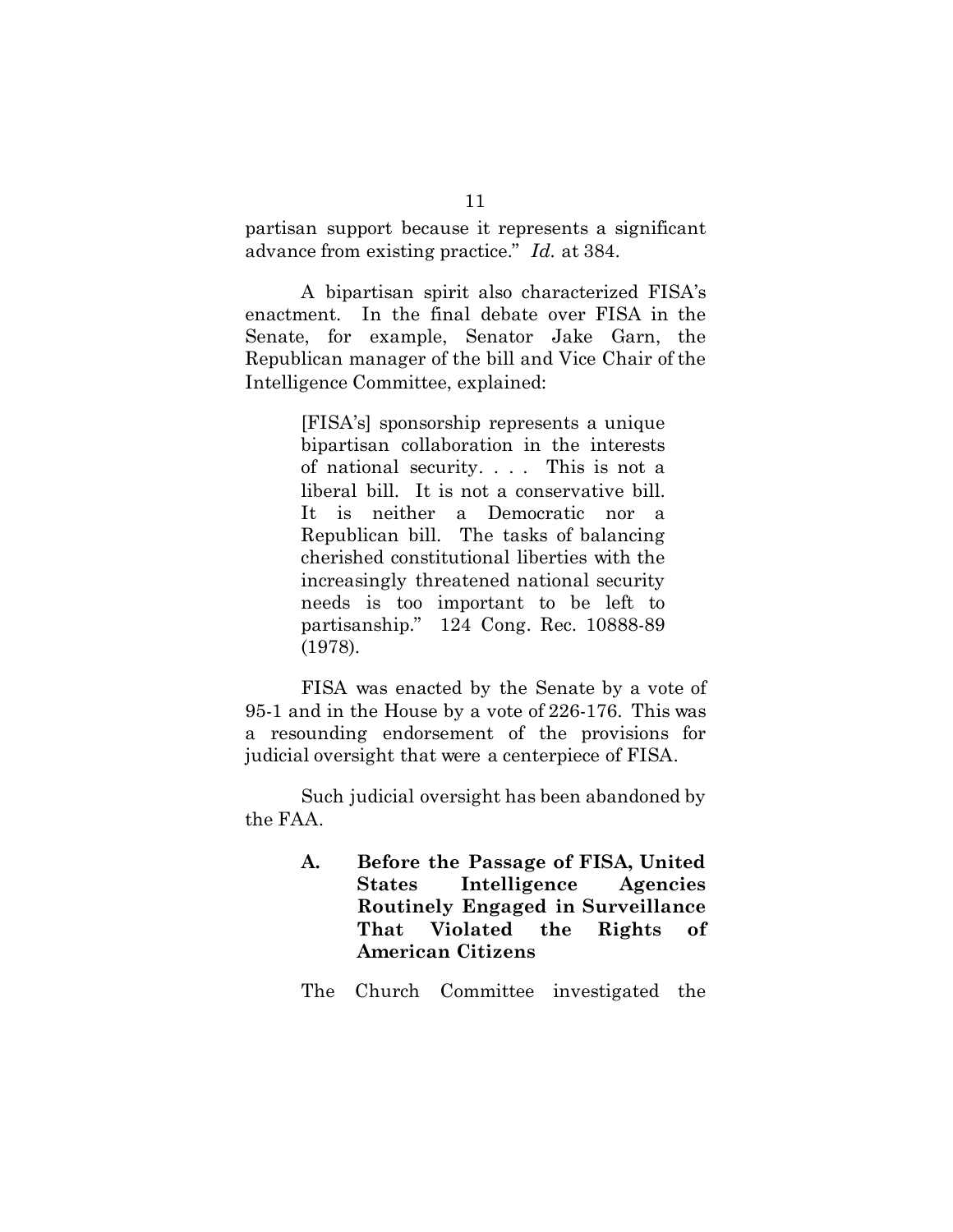activities of various United States agencies, including the Federal Bureau of Investigation, the Central Intelligence Agency, the National Security Agency, the Department of Defense, and the National Security Council, from 1936 through 1976. Church Committee Book II at v-vii, 21. Looking back as far as the administration of Franklin Roosevelt, the Committee found that "intelligence excesses, at home and abroad have been found in every administration." *Id*. at viii. Many presidential administrations collaborated with intelligence agencies to break the law and overextend intelligence operations. *See id.* at v, viii.

The Committee found a pattern of intelligence investigations with vague or imprecisely defined mandates, providing intelligence officials enormous discretion with which to choose their surveillance targets. This broad discretion enabled surveillance of individuals and organizations that presented little or no threat to national security. Often, the targets of wiretapping were chosen based solely on domestic political considerations.

In one of the most notorious examples, the FBI targeted Dr. Martin Luther King, Jr., in an effort to "neutralize" him as a civil rights leader. *Id.* at 11 (internal quotation marks omitted). The FBI used "nearly every intelligence technique at [its] disposal," including electronic surveillance, to obtain information about the "private activities of Dr. King and his advisors" in order to "completely discredit" them. *Id.* (internal quotation marks and citation omitted). For example, the FBI mailed to Dr. King a recording from microphones hidden in his hotel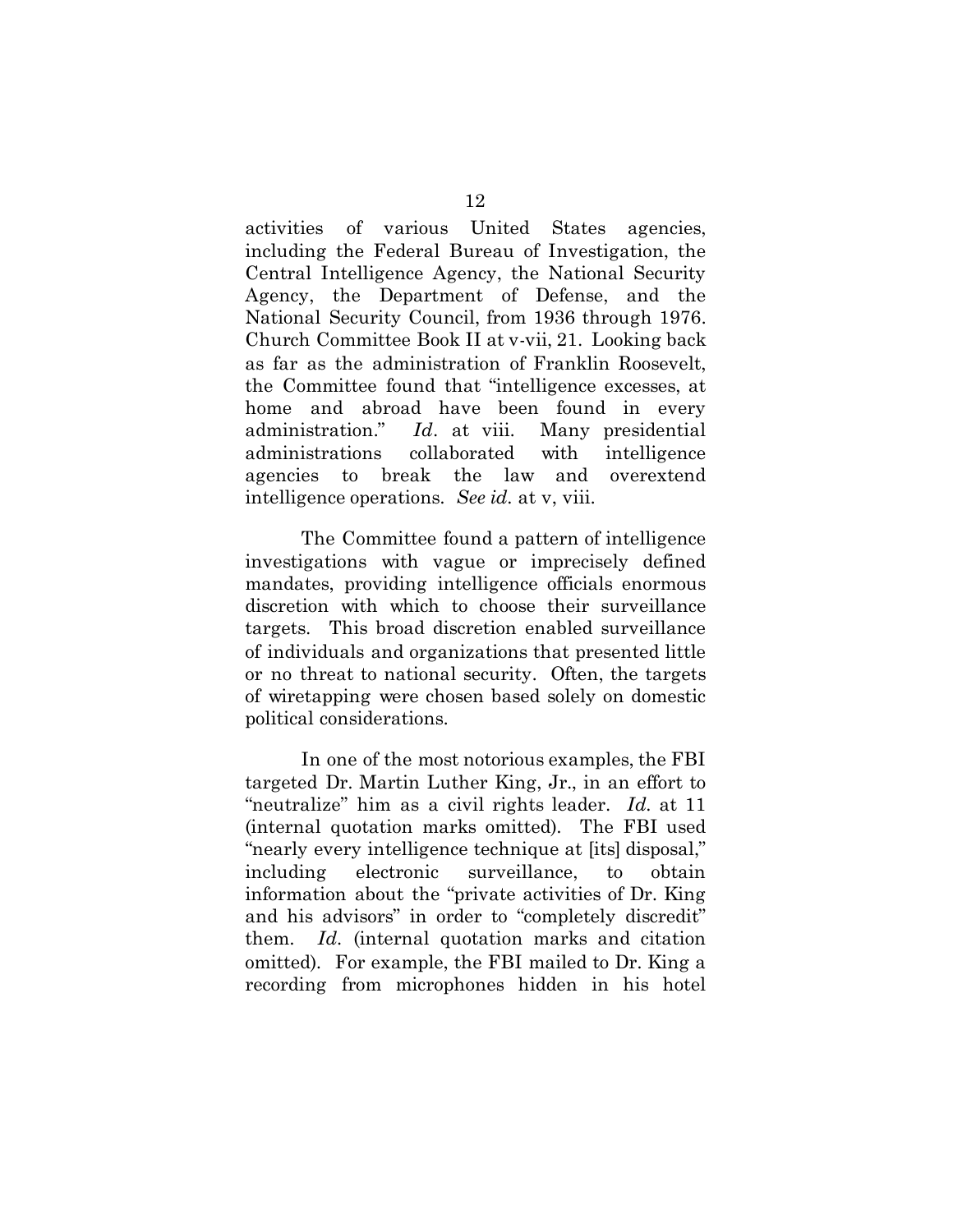rooms in an effort to destroy Dr. King's marriage. *Id.*  In another example, the FBI claimed to justify collecting extensive data on the nonviolent Southern Christian Leadership Conference and its members by labeling the organization a Black Nationalist "Hate Group." *Id.* at 213.

<span id="page-20-0"></span>Between 1960 and 1972, the FBI, without seeking judicial approval and based on little or no individualized grounds of suspicion, subjected nearly thirty American citizens to electronic surveillance of their communications in an effort to determine the sources of leaks of classified information. Senate Select Comm. to Study Governmental Operations with Respect to Intelligence Activities and the Rights of Americans (Book III), S. Rep. No. 94-755 (1976), at 321, 327 ("Church Committee Book III"). The choice of surveillance targets was predicated on attenuated suspicion or mere speculation: for instance, one subject was chosen because of his frequent contact with the White House and National Security Council and his attendance at the same church as a journalist who had written a story revealing information about the President's communications. *Id.* at 326. At least seven of the targets were journalists. *Id.* at 327.Not only were no warrants sought, but at least ten of the wiretaps were initiated without the prior written approval of the Attorney General, in violation of then-current agency policy. *Id.* While the wiretaps allowed the FBI to compile a significant amount of personal and political information about the targets, nothing in the Bureau's records indicated "that the wiretaps succeeded in identifying a single person who had leaked national security information." *Id.* at 327.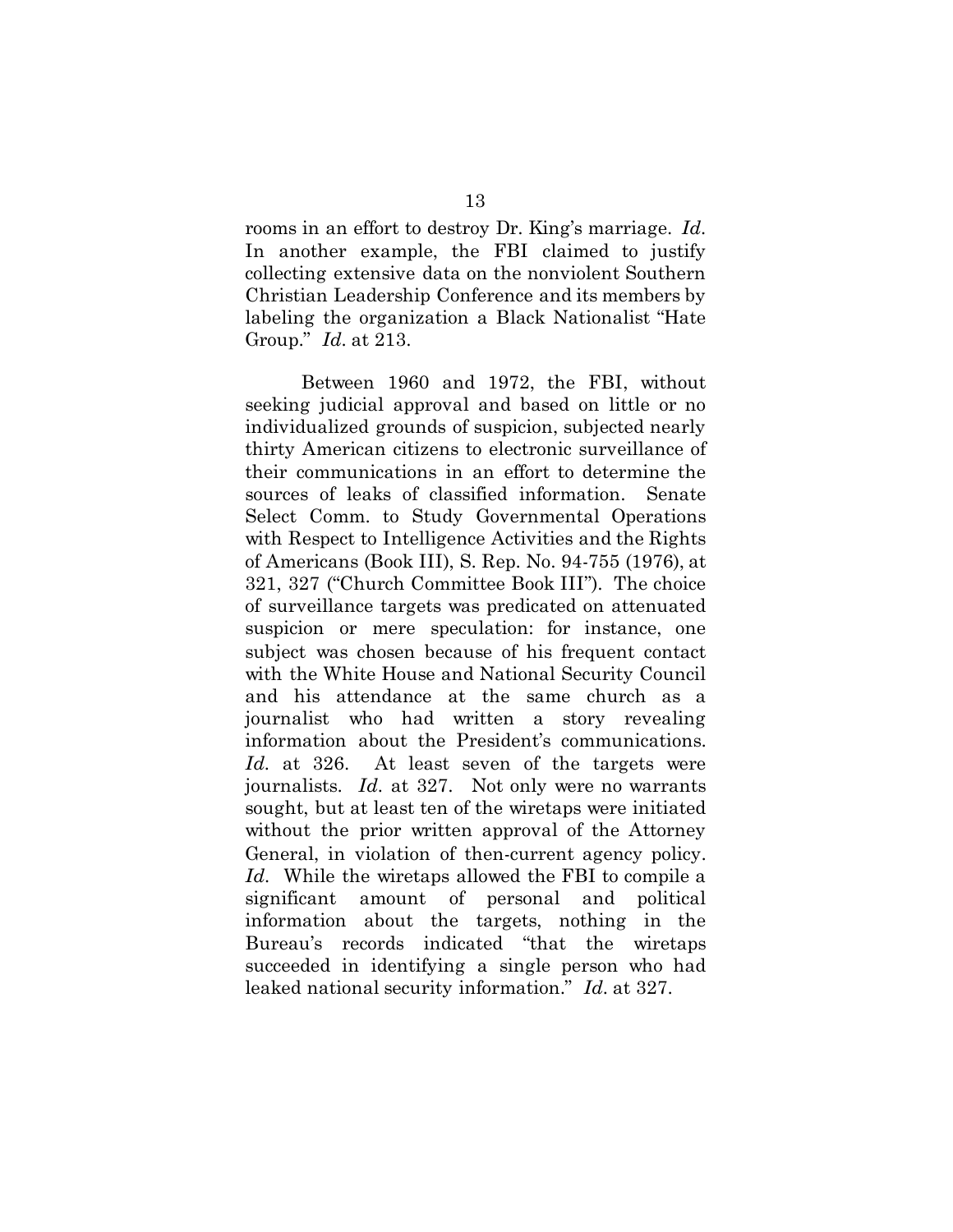Information on Americans that was collected in these programs was often wholly irrelevant to the stated purpose of the surveillance order, but it was nonetheless recorded and then disseminated to senior administration officials. This had disturbing implications for separation of powers principles. *See*  Church Committee Book II at 161-3*.* For example, as part of an investigation into "possibly unlawful attempts of representatives of a foreign country to influence congressional sugar quota legislation," a bug was planted in the hotel room of the chairman of the House Agriculture Committee. *Id.* at 200. The Church Committee found that while the "investigation was apparently initiated because of the Government's concern about future relations with the foreign country involved and the possibility of bribery, it [was] clear that the Kennedy Administration was politically interested in the outcome of the sugar quota legislation as well" and obtained "a great deal of potentially useful political information" from this and other surveillance. *Id.* at 200-01.

> <span id="page-21-0"></span>**B. Before the Passage of FISA, Intelligence Agencies Engaged in Warrantless Surveillance of American Citizens under the Pretext of Targeting Foreigners**

The Church Committee also found that intelligence agencies expanded international surveillance programs into the domestic sphere, and as a result they often collected information on American citizens and activist groups while describing their surveillance as "foreign." *See*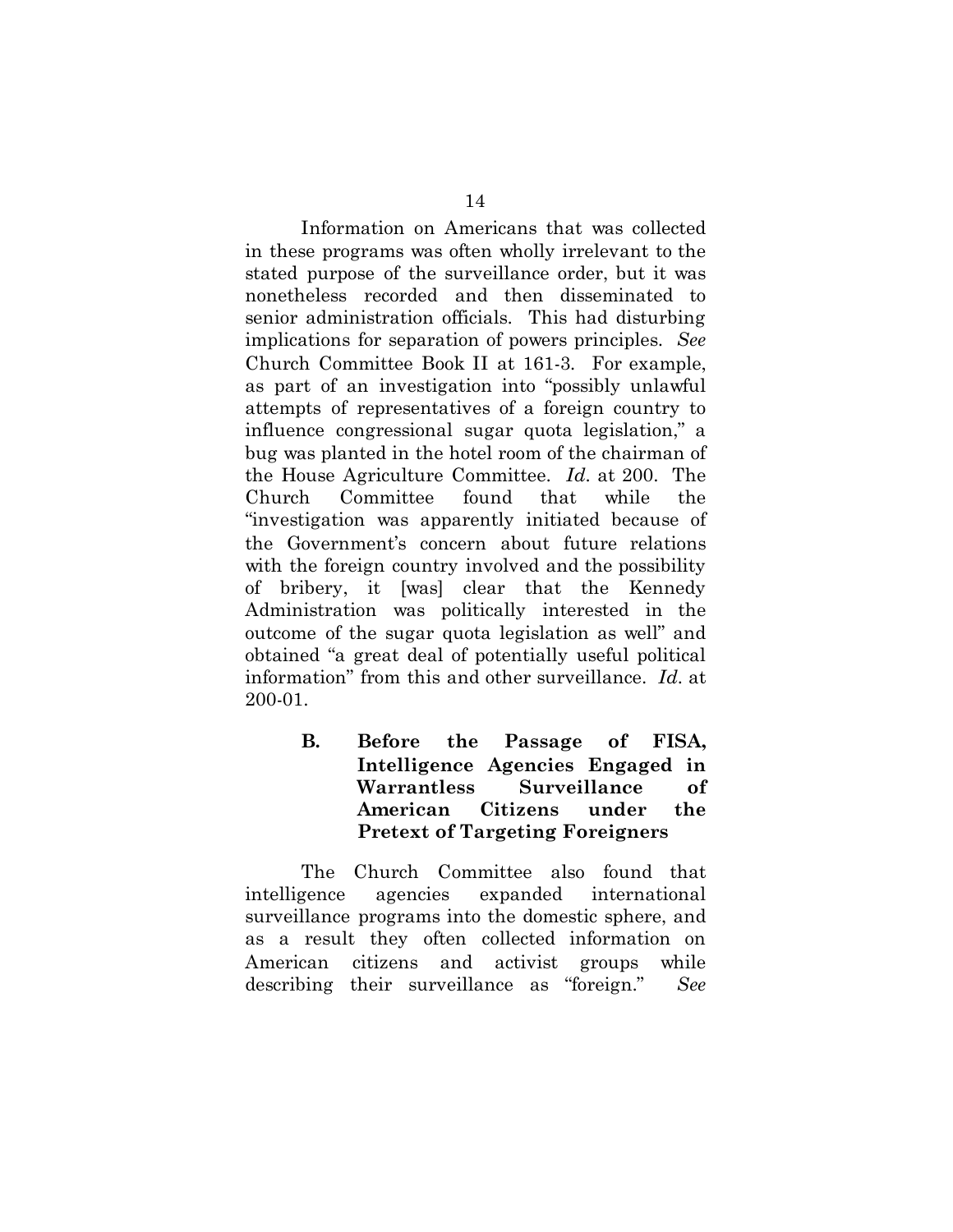#### Church Committee Book II at 104-05.

<span id="page-22-0"></span>Of particular relevance here, the Committee determined that in some instances electronic surveillance of foreigners actually had the "primary purpose of intercepting the communications of a particular American citizen with that target" as a way of circumventing "the generally more stringent requirements for surveillances of Americans." Church Committee Book III at 312-13. In at least one instance, the FBI "instituted an electronic surveillance of a foreign target for the *express* purpose of intercepting telephone conversations of an American citizen." Church Committee Book II at 120 (emphasis added).

NSA surveillance programs purportedly designed to target foreigners also swept up "countless" pieces of correspondence "between Americans in the United States and American or foreign parties abroad." *Id*. at 169. Indeed, the NSA defined foreign communications as any communication "where one terminal is outside the United States," opening the door to surveillance of terminals at the other end of the communication in the United States used by American citizens. *Id.* at 104. As a result, "for many years," the NSA intercepted the communications of American citizens without a warrant or any form of judicial review. *Id.*

For example, Operation SHAMROCK, an NSA program initially intended to review the telegrams of foreign targets, expanded to become the "largest governmental interception program affecting Americans." Church Committee Book III at 740*.* All of the major telegraph companies agreed to allow the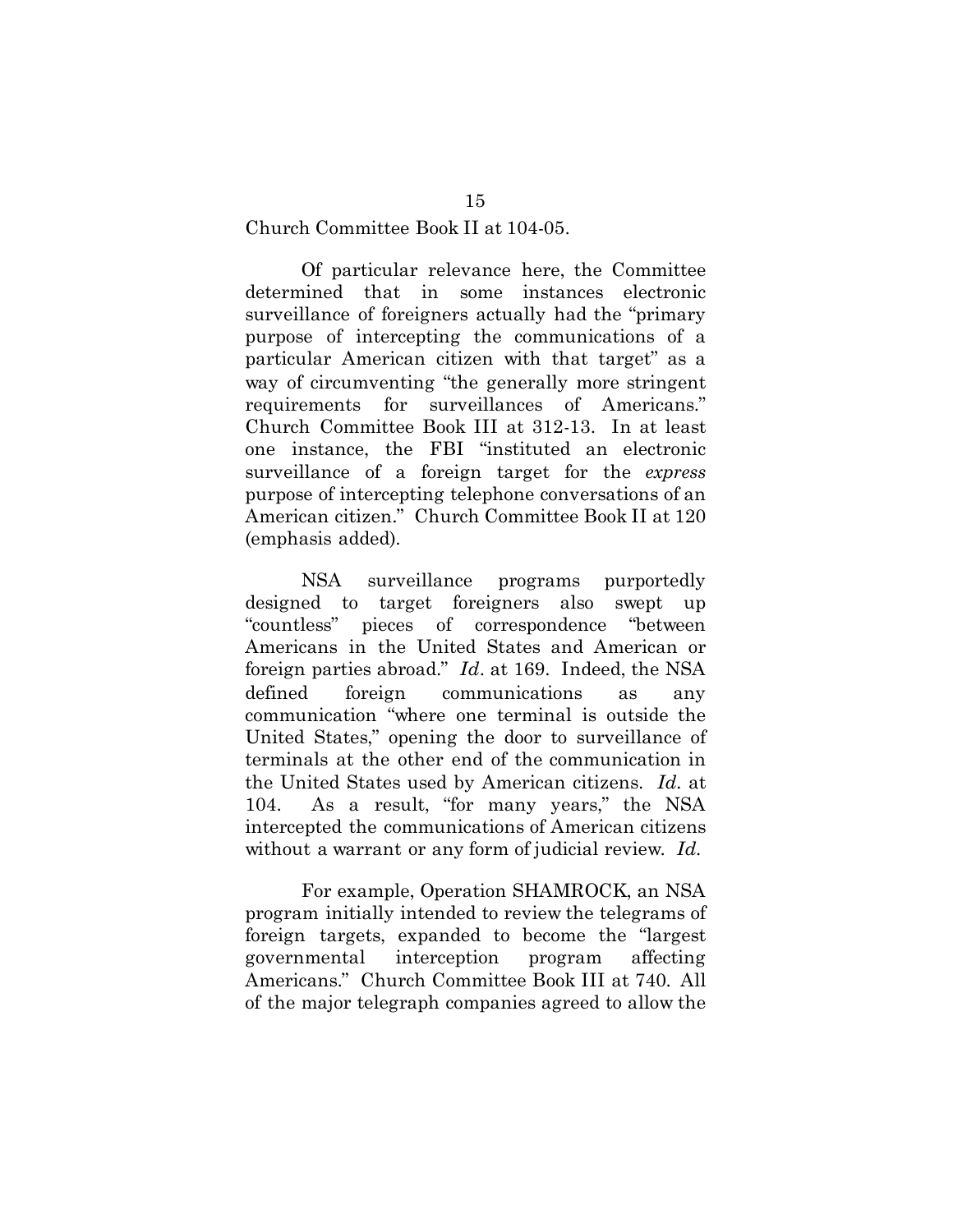NSA access to all of their incoming and outgoing international telegrams, "including millions of the private communications of Americans." Church Committee Book II at 104*.* The CIA initiated similar programs to intercept cables and mail entering the United States. *Id.* at 58. In addition, because the CIA could use wiretaps and bugs to listen to *all* communications of their targets, American citizens with whom the foreign targets spoke were also overheard by intelligence agents. Church Committee Book III at 312.

<span id="page-23-0"></span>Americans' fundamental rights were further compromised when the CIA and NSA shared information on American citizens that they had collected in their investigations of "foreign" targets with the FBI. *See* Church Committee Book II at 59. For example, in the 1950s, the CIA began supplying the FBI with information it had collected about American citizens, particularly letters "professing 'pro-Communist sympathies'" and information about U.S. peace groups going to Russia. *Id.* at 59. Government officials outside the intelligence community also made requests—which the NSA honored—for specific people, including American citizens, to be targeted for surveillance. *Id.* at 161- 62. In one instance, in response to "the specific request of the Bureau of Narcotics and Dangerous Drugs," the NSA monitored thousands of telephone conversations on a telecommunications pipeline between New York City and South America. *Id.* at 162.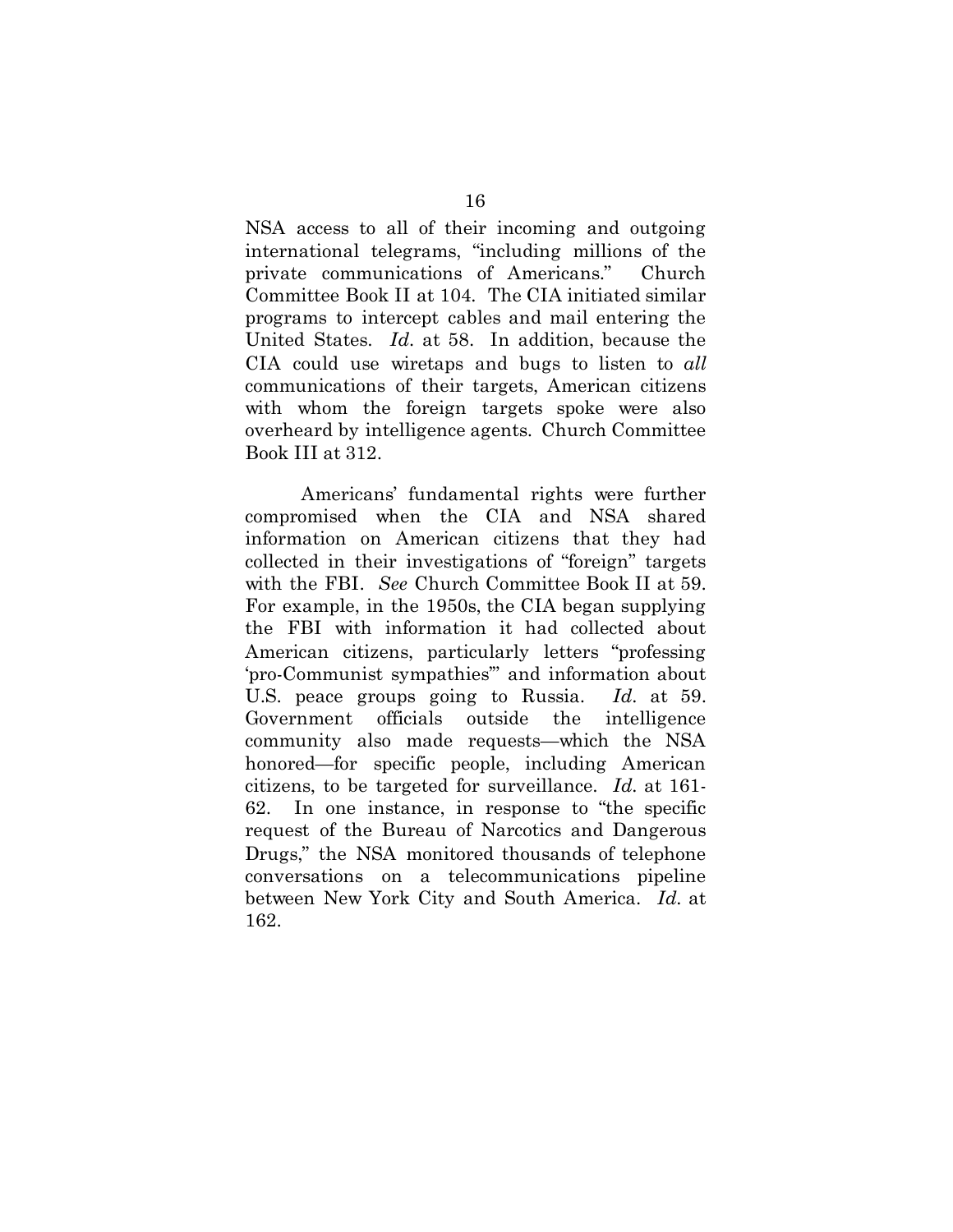## <span id="page-24-0"></span>**C. The Church Committee Found That a Lack of Judicial and Congressional Oversight Allowed These Abuses to Occur**

The Church Committee concluded that this unethical and illegal conduct had occurred—and continued for decades—because intelligence agencies lacked "appropriate restraints, controls, and prohibitions on intelligence collection." Church Committee Book II at 171. As a result, "distinctions between legitimate targets of investigations and innocent citizens were forgotten" and "the Government's actions were never examined for their effects on the constitutional rights of Americans." *Id.*

The Committee identified three characteristics of United States intelligence that, unchecked, had led to violations of the rights of American citizens: (1) excessive concentration of power in the executive, which "contained the seeds of abuse"; (2) excessive secrecy that shielded "constitutional, legal and moral problems from the scrutiny of all three branches of government [and] from the American people themselves"; and (3) a general sense of lawlessness that pervaded the intelligence field, causing government officials to use national-security rationalizations as a pretext to evade statutory and constitutional limits on non-security related surveillance. *Id.* at 292.The result was a "vacuum cleaner" approach to intelligence gathering that included massive overreaches and clear violations of both statutory law and the Bill of Rights. *Id.* at 165.

In response to the violations unearthed in their investigation—and to address the underlying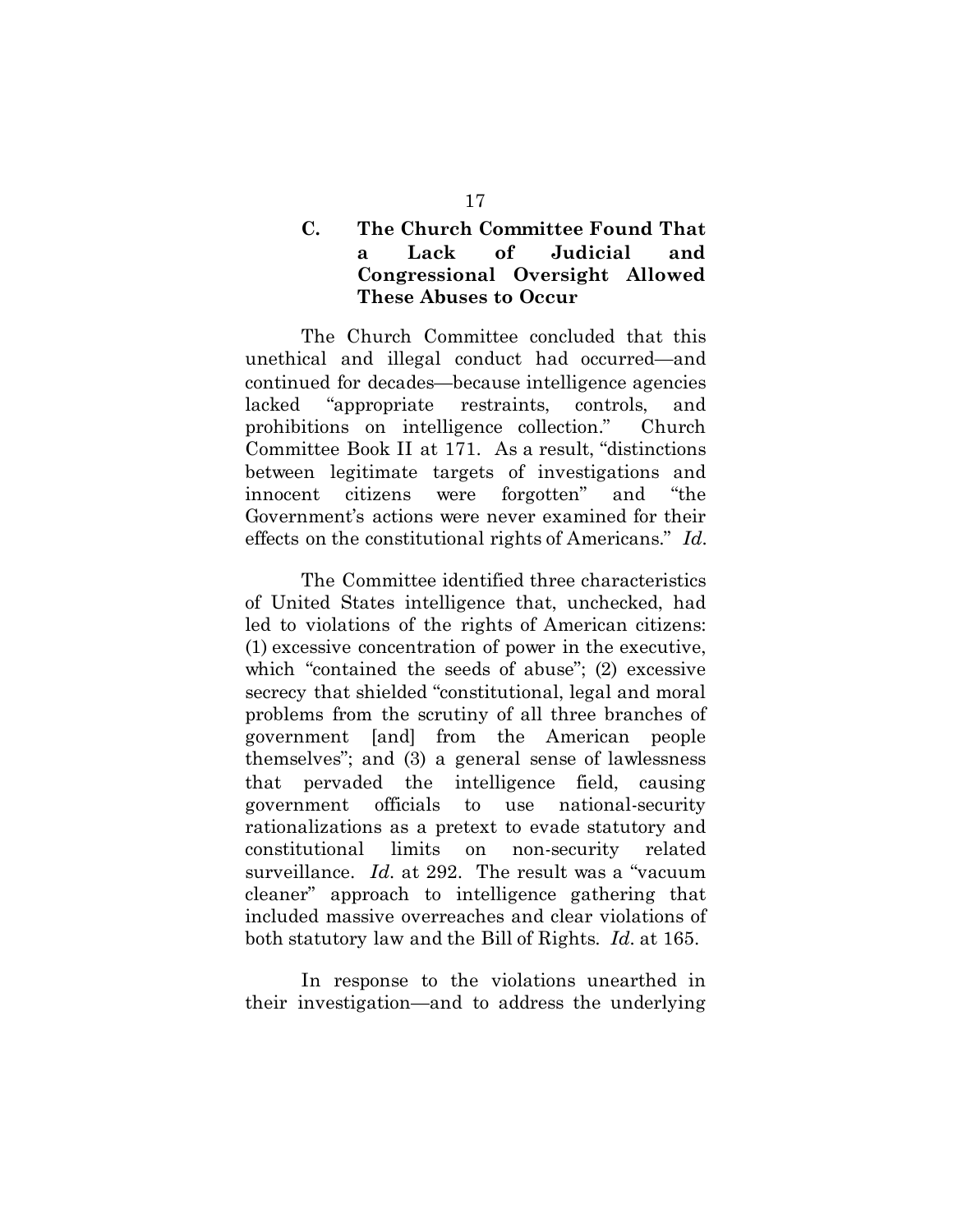causes of those violations—the Church Committee called for strong, permanent statutory restraints and oversight from "all branches of Government." *Id.* at 289. Such restraints, the Committee reasoned, were necessary to prevent intelligence agencies from repeating past wrongdoing. *Id.* The Committee concluded that absent "new and tighter controls" designed to reduce the discretion of intelligence agencies, intelligence practices "threaten[ed] to undermine our democratic society and fundamentally alter its nature." *Id.* at 1.

Moreover, the Committee predicted that as the Government's technological capabilities "relentlessly increase[d]," the potential for abuse would grow. *Id* at 289*.* Therefore, it urged Congress to fashion restraints that could not only cure past problems but also "anticipate and prevent the future misuse of technology." *Id.* These measures, it concluded, would prove particularly necessary in periods of heightened threats to national security. *Id.* The Committee warned that "in time of crisis, the Government will exercise its power . . . to the fullest extent." Id. The resulting "crescendo of improper intelligence activity" could be prevented only by cabining executive power before such a time of crisis. *See id.*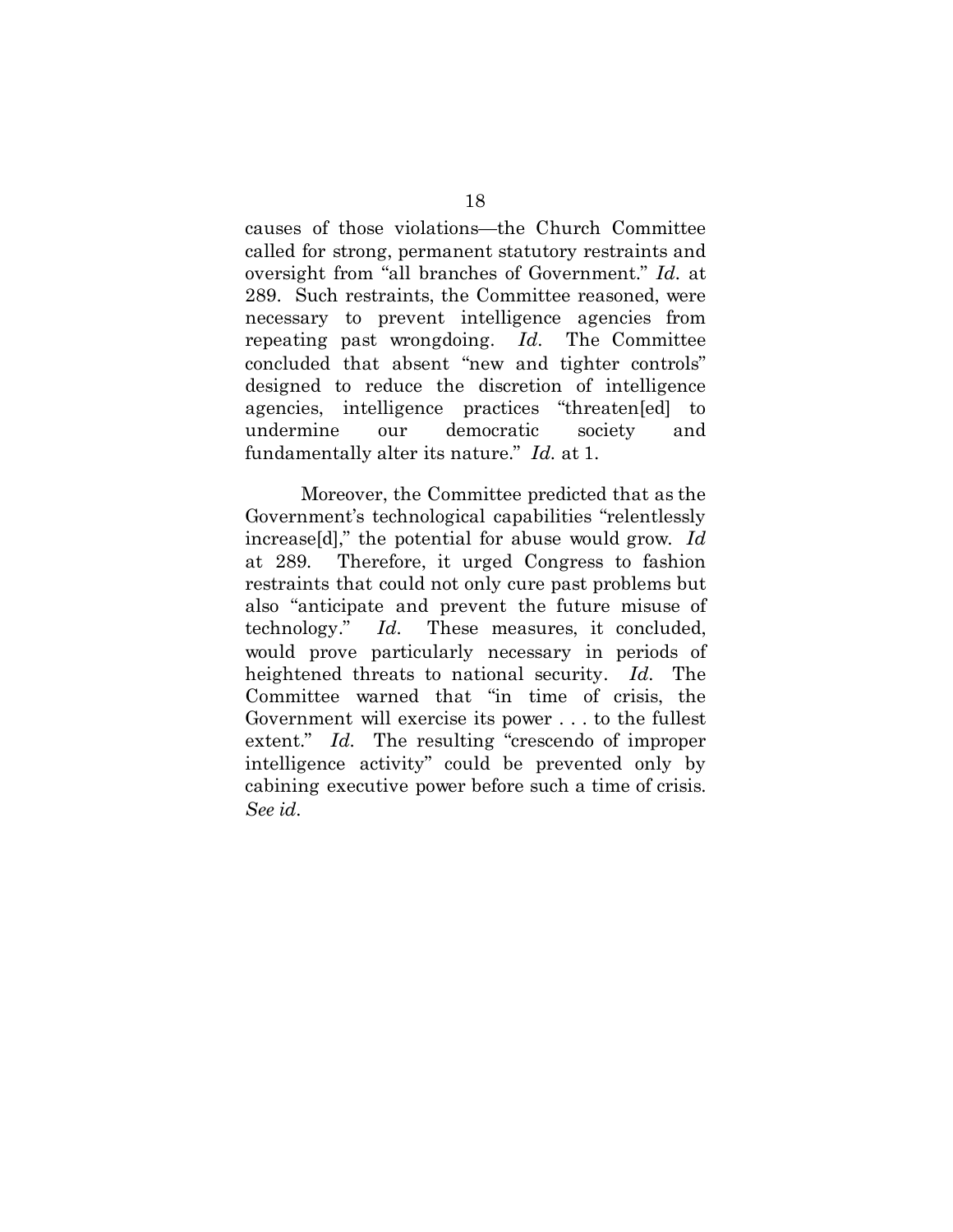## <span id="page-26-0"></span>**II. CONGRESS ENACTED FISA'S JUDICIAL SAFEGUARDS AS ESSENTIAL PROTECTIONS AGAINST THE SURVEILLANCE ABUSES FOUND BY THE CHURCH COMMITTEE TO INFRINGE THE CONSTITUTIONAL RIGHTS OF AMERICAN CITIZENS**

The Church Committee determined that active oversight from the judicial branch was the appropriate means to guard against inappropriate surveillance of innocent citizens. Church Committee Book II at 309. Thus, it concluded, "there should be no electronic surveillance within the United States which is not subject to a judicial warrant procedure." *Id.* at 325. The Committee, therefore, recommended requiring intelligence agencies to obtain judicial approval to monitor communications to, from, or about Americans. *See, e.g.*, *id.* at 308-309.

<span id="page-26-1"></span>These recommendations were enacted into law as part of FISA. Reflecting the congressional consensus that electronic surveillance undertaken to collect intelligence for foreign intelligence purposes should require judicial approval, FISA set forth a comprehensive procedure through which, with limited exceptions, officials had to obtain a court order before engaging in any surveillance of communications to or from Americans located in the United States. 50 U.S.C. § 1804. As Senator Birch Bayh explained during the Senate floor debate on FISA, the Act was intended to "bring an end to the practice of electronic surveillance by the executive branch without a court order in the United States. It establishes standards for issuing court orders that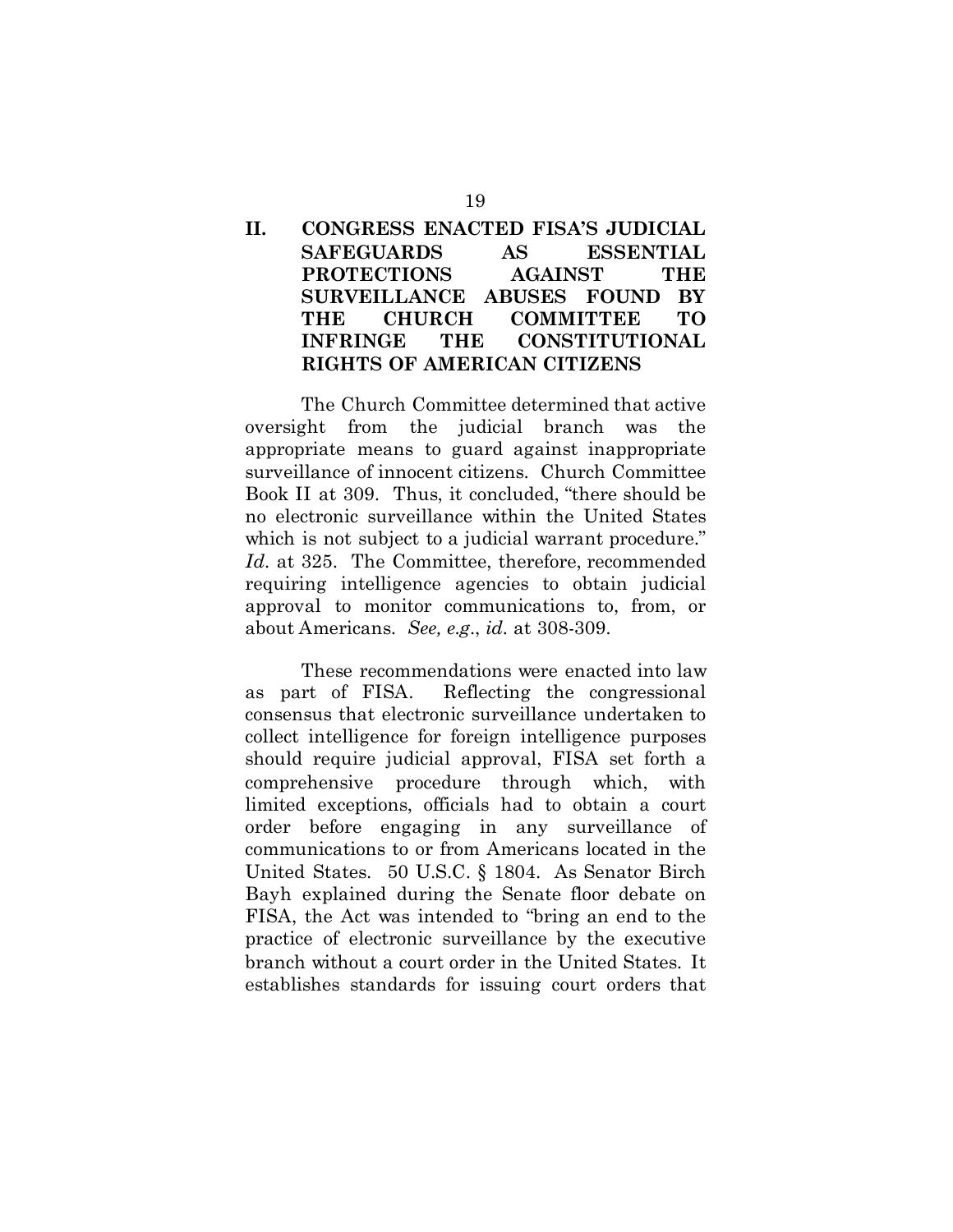reconcile the interests of personal privacy and national security in a way that is fully consistent with the fundamental principles of the fourth amendment and due process of law." 124 Cong. Rec. 10889-90; *see also Foreign Intelligence Surveillance Act: Hearing on H.R. 7308 Before the Subcomm. on Courts, Civil Liberties, and the Admin. of Justice of the H. Comm. on the Judiciary*, 94th Cong. 28, 29 (1976) (explanation of former Deputy Solicitor General Philip Lacovara that FISA's requirement of judicial involvement was necessary both because "the courts, from the earliest time, have been regarded as the bulwarks of liberty against executive excesses," and because executive branch officials would exercise greater self-restraint when forced "to think through the decision that they're making and to put it down on paper and to have to justify it to someone else").

One of the most significant components of FISA's scheme was the creation of the FISC, a special court that served as a check on executive surveillance activities. The government had to apply to the FISC for permission to conduct foreign intelligence surveillance in the United States, including surveillance of communications with American citizens into and out of the United States. 50 U.S.C. §§ 1803, 1804.

<span id="page-27-0"></span>Under FISA's procedures, a federal officer seeking authorization to conduct electronic surveillance was required to make a detailed application in writing under oath to a judge of the FISC seeking permission to surveil a specific target. The target of the surveillance must have been either a foreign power or an agent of a foreign power, and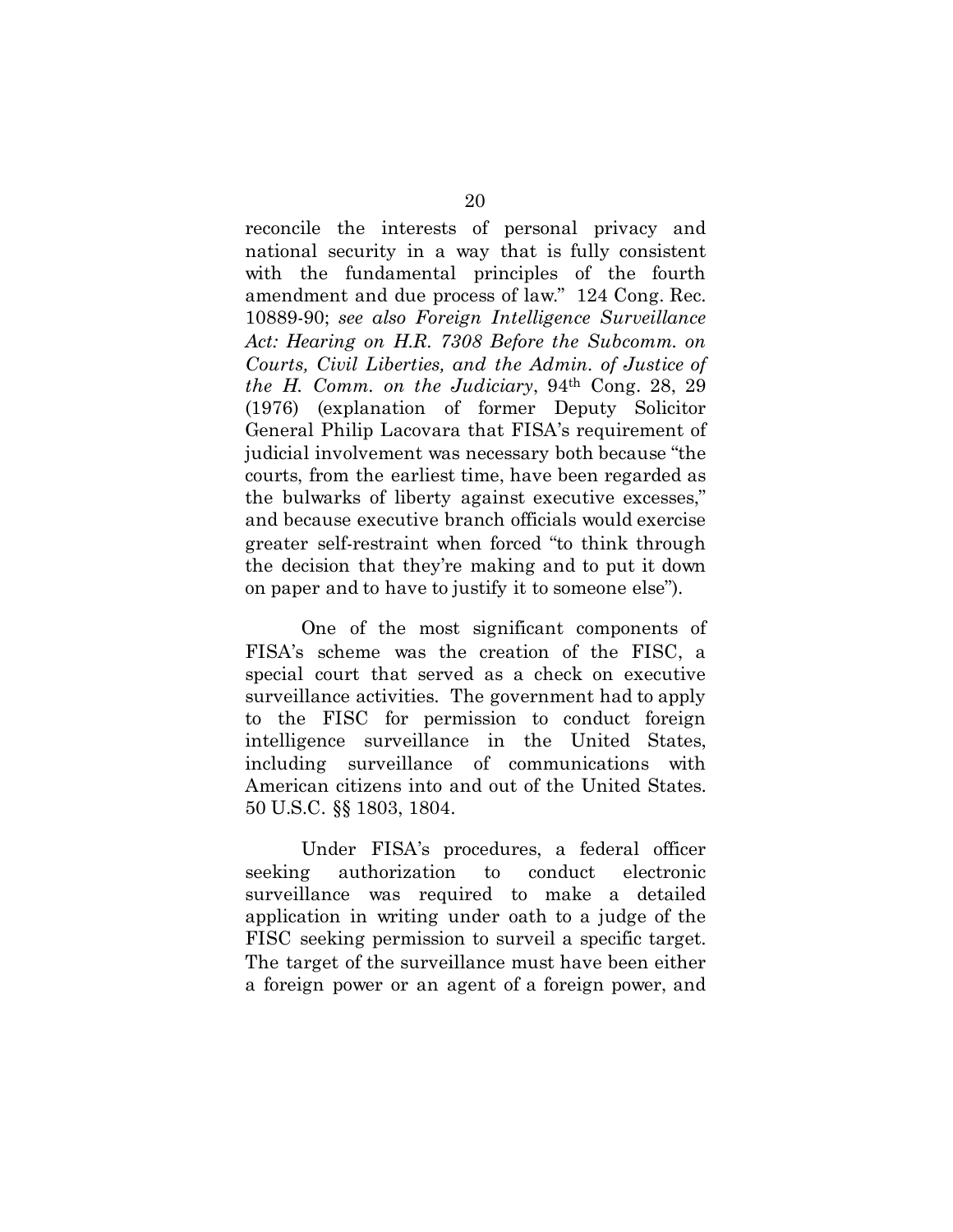the application was required to identify the specific facilities or places used or about to be used by the foreign power or agent to which surveillance would be directed. *Id.* § 1804(a)(3).

Each application was required to include, *inter alia*, a detailed statement of the facts and circumstances providing: (1) the identity or a description of the specific target of the surveillance and the facilities to be surveilled; (2) the justification for the belief that the target was a foreign power or a foreign power's agent and that the power or agent was using or about to use the targeted facilities or places; (3) proposed minimization procedures; (4) the nature of the information sought and the type of communications or activities to be surveilled; (5) the means to effect surveillance, including whether physical entry was required; (6) the facts of all previous applications; and (7) the period of time for which the surveillance would be maintained. *Id.*  $§ 1804(a)(1)-(9).$ 

In reviewing an application, the FISC judge was required to make an independent determination regarding its sufficiency on a number of grounds. The judge was required to assess whether there was *probable cause* to believe that both the target of the electronic surveillance was a foreign power or its agent and that they were using or about to use each of the facilities or places at which the surveillance was directed. *Id.* § 1805(a). In making the probable cause determination, the judge was to look to "past activities of the target, as well as facts and circumstances relating to current or future activities of the target." *Id.* § 1805(b). If the judge found that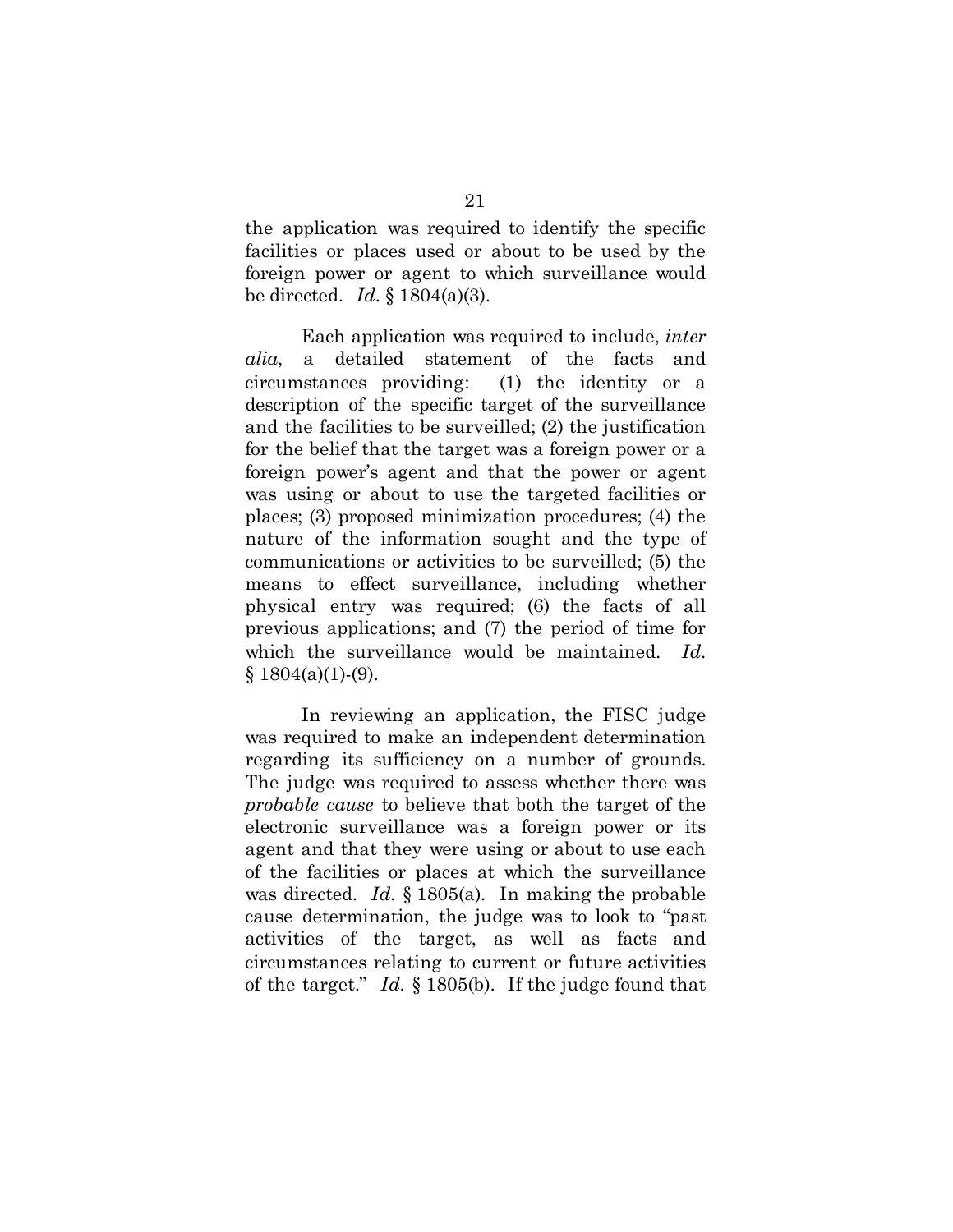there was not probable cause, she could not authorize the requested surveillance. *Id.* § 1805(a).

The Act also required the judge to evaluate the application's plan for minimization procedures to limit the agency from collecting and retaining collateral information collected on Americans. *Id.* at § 1804(a)(4); S. Rep No. 95-604, at 37-38*, reprinted in*  1978 U.S.C.C.A.N. 3904, 3939.

<span id="page-29-0"></span>Not only were FISC judges required to make these independent *ex ante* determinations, but FISA also empowered the judge who authorized the surveillance to "assess compliance with the minimization procedures by reviewing the circumstances under which information concerning United States persons was acquired, retained, or disseminated," at or before the end of the period during which surveillance was authorized. 50 U.S.C.  $§ 1805(d)(3).$ 

FISC judges also specified in their orders the permissible duration of the surveillance which, with certain limited exceptions, could be extended only if the government first submitted to the FISC for review and approval a new application containing all of the above details. *Id.* §§ 1805(d)(1), (d)(2).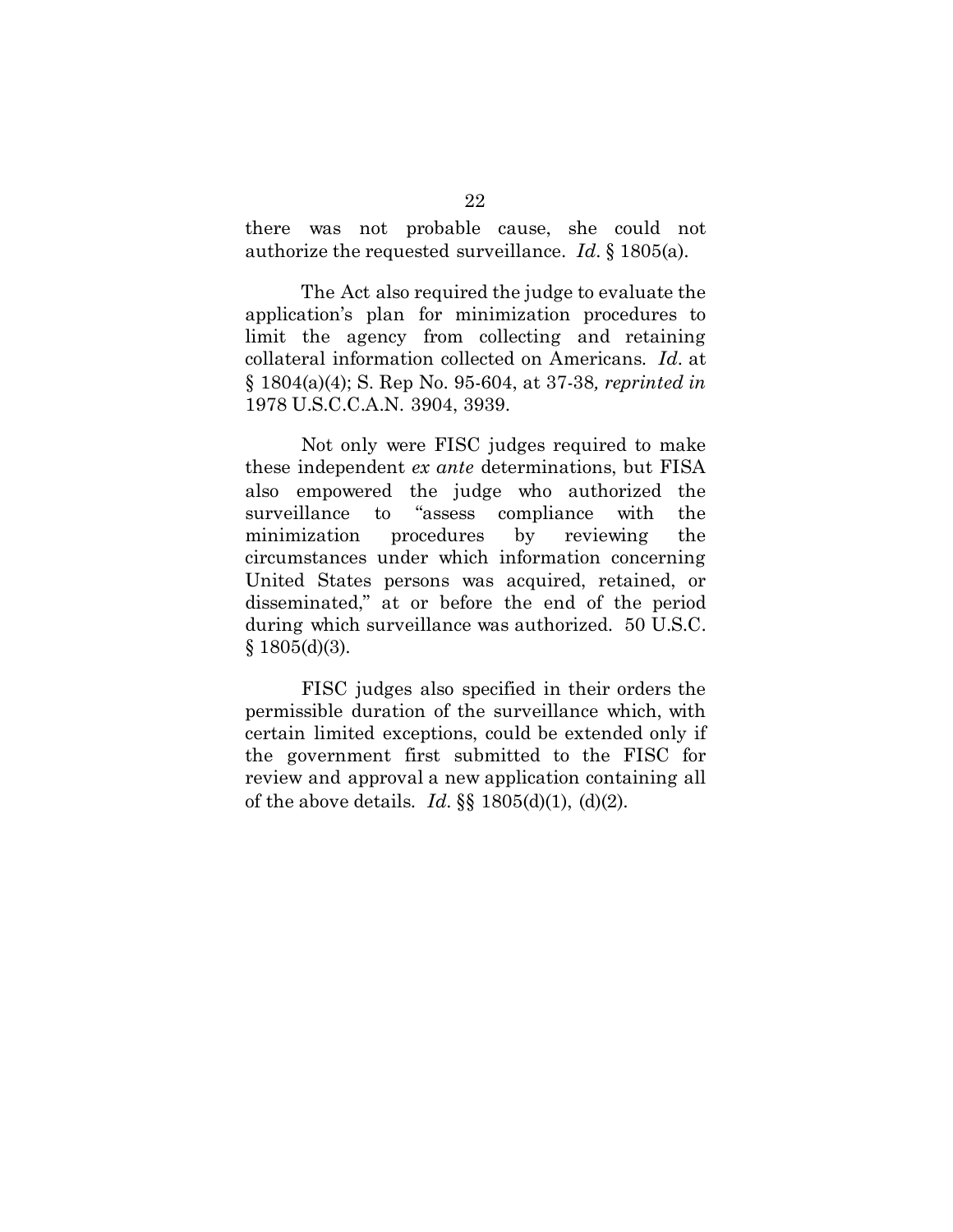## <span id="page-30-0"></span>**III. THE FAA RAISES IMPORTANT CONSTITUTIONAL QUESTIONS BECAUSE IT AUTHORIZES MASS SURVEILLANCE THAT INCLUDES COMMUNICATIONS OF AMERICANS LOCATED IN THE UNITED STATES WITHOUT ANY OF FISA'S JUDICIAL SAFEGUARDS**

FISA remained the law of the land, with updates, for almost 30 years. However, in the wake of the September 11, 2001 terrorist attacks, the President secretly authorized the NSA to conduct surveillance of communications between Americans and foreign parties without FISC authorization, under the President's claimed wartime powers. *See* Offices of the Inspectors Gen. of the Dep't of Def., Dep't of Justice, Central Intelligence Agency, Nat'l Sec. Agency, & Office of the Dir. of Nat'l Intelligence, *Unclassified Report on the President's Surveillance Program* 1, 11-12, 36 (2009) ("PSP Report"); James Risen & Eric Lichtblau, *Bush Lets U.S. Spy on Callers Without Courts*, N.Y. Times, Dec. 16, 2005, at A1. This surveillance, known as the Terrorist Surveillance Program ("TSP"), was only one part of the still-secret President's Surveillance Program. The TSP itself remained secret until revealed in the press in 2005. *See* PSP Report, *supra*, at 1.

After first disregarding the law, the executive branch then sought to alter it. The Bush Administration worked with Congress to amend FISA three times before the FAA was enacted in 2008. The FAA, while leaving much of FISA intact, creates "Additional Procedures" for authorization of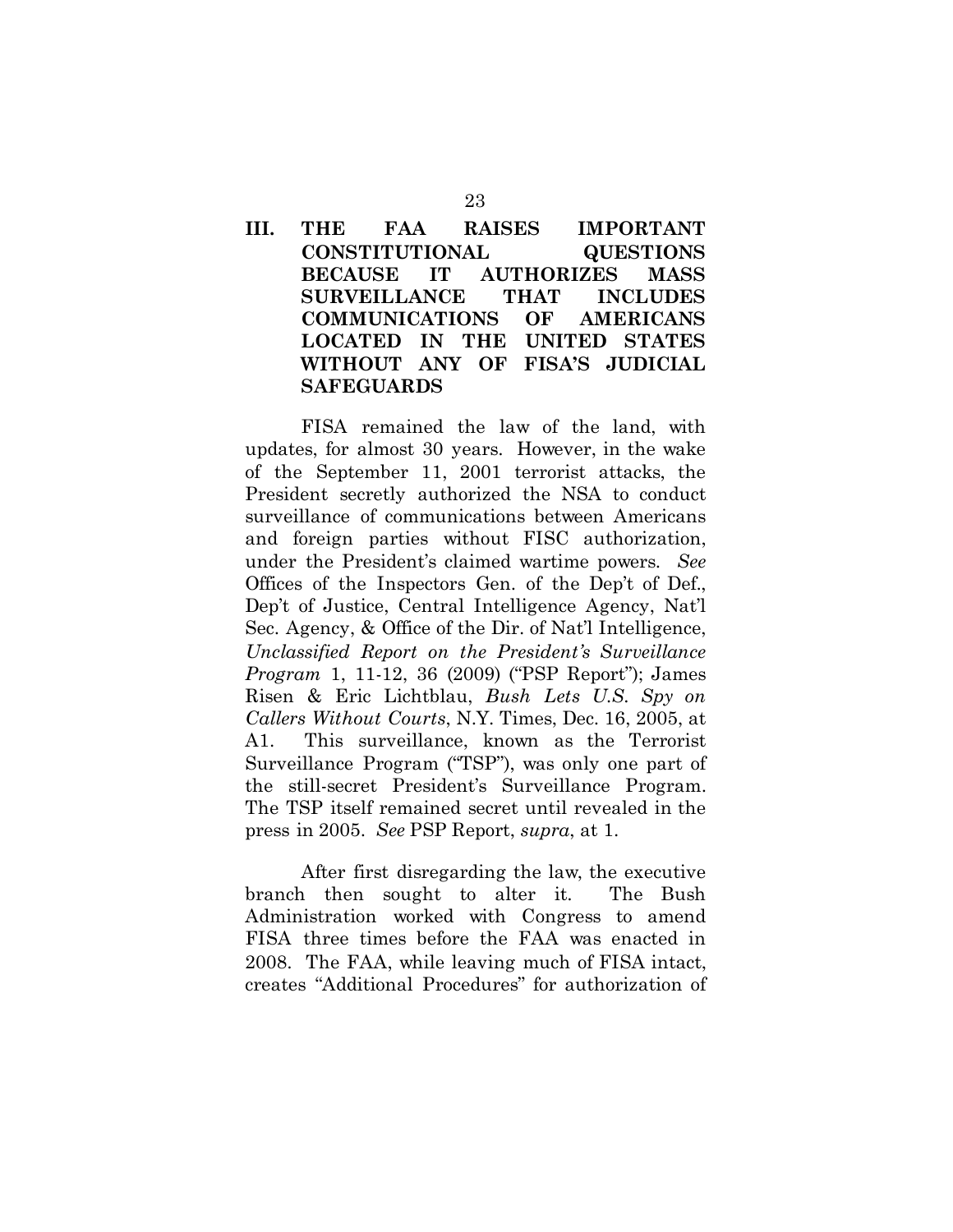foreign intelligence surveillance targeting non-United States persons located outside the United States.

These procedures enable the government to circumvent FISA's judicial safeguards, despite the Church Committee's finding that the claim that surveillance was intended to target foreigners was frequently a pretext for unlawful invasions of the privacy of American citizens. *See* pp. 14-16, *supra*.

The FAA abandons FISA's requirement that an individualized order issue after meaningful judicial review of the basis for the government's request. And it circumvents the FISC's power to engage in continued oversight of ongoing surveillance. Instead, the FAA permits the executive branch to initiate a generalized, mass surveillance program for up to one year, encompassing any communications entering or leaving the United States in which one or more unspecified targets are believed to be non-United States persons located outside the United States. In place of the detailed judicial review of the claimed justifications of individual surveillance activities, the FAA limits the FISC to a review that is perfunctory. The FISC does little more than ensure that the government's application recites the required statutory certifications and is designed to meet statutory and constitutional requirements for targeting and minimization procedures. Monitoring of the actual implementation of the minimization procedures is left to the executive branch. 50 U.S.C. § 1881a(a).

Thus, by authorizing mass surveillance and eliminating FISA's judicial safeguards, the FAA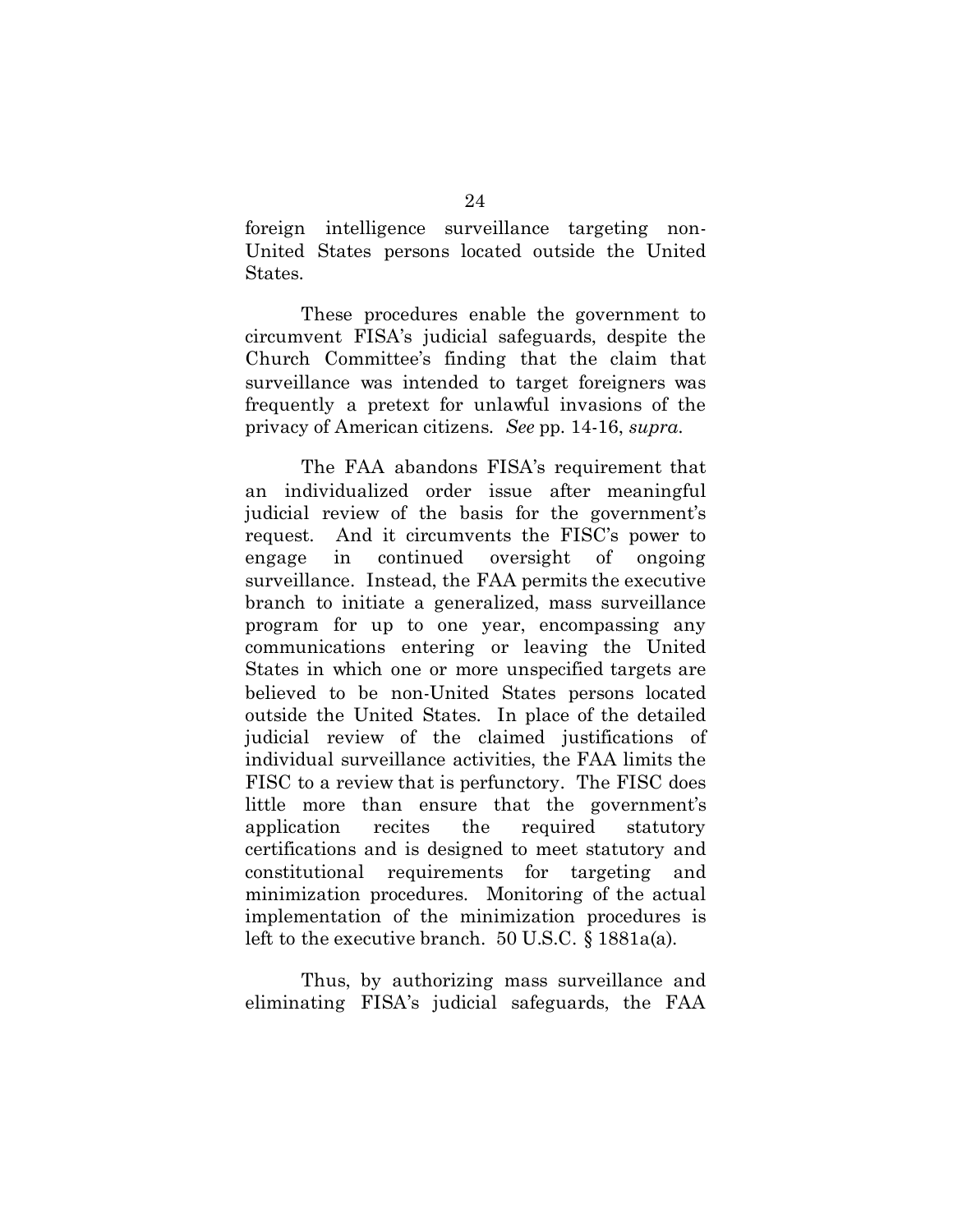immunizes individual, specific surveillance activities from judicial review.

> <span id="page-32-0"></span>**A. The FAA Allows Mass Surveillance Without Requiring the Detailed, Individualized Showing Considered Necessary to Curb the Abuses of Executive Discretion Found By the Church Committee**

One component of reform that the Church Committee advocated was to limit significantly the discretion of intelligence agencies. *See* p. 18, *supra*. Absent such limitations, the Committee concluded, the government came to disregard "distinctions between legitimate targets of investigations and innocent citizens," and the resulting surveillance "threaten[ed] to undermine our democratic society and fundamentally alter its nature." *See id*. One way in which this excessive discretion was addressed was by requiring the government to make specific, individualized, and detailed showings to the FISC before it could obtain a surveillance order. *See* pp. 20-22, *supra*.

As the Second Circuit recognized, however, the FAA replaces FISA's individualized surveillance authorization procedures with a "mass surveillance authorization," *Amnesty Int'l USA* v. *Clapper*, 638 F.3d 118, 124 (2d Cir. 2011), returning to the pre-Church Committee days of relatively unconstrained executive discretion and its concomitant risks to fundamental constitutional rights.

Under its new procedures, the FAA authorizes the Attorney General and the Director of National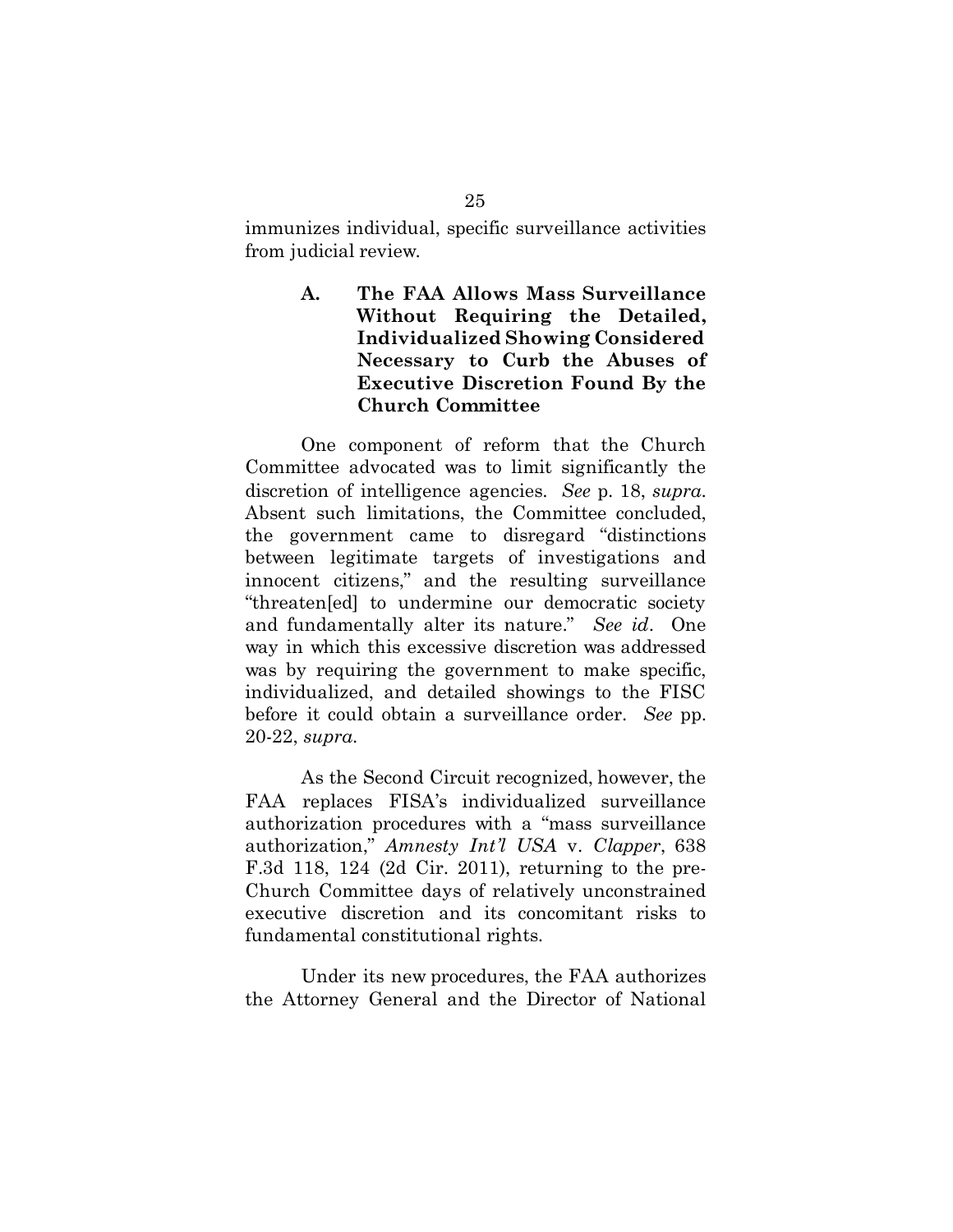Intelligence to apply for an order authorizing them to conduct surveillance "targeting" unspecified foreign persons located outside the United States for a period of up to one year.

In contrast to FISA, the application need not identify or describe the persons or facilities to be surveilled. *Compare* 50 U.S.C. § 1805(c)(1) *with id.*  $\S\$  1881a(d)(1), (g)(4). Nor is the government required to make the showing required by FISA that the target is a foreign power or agent of a foreign power; instead, it must merely certify that "a significant purpose of the acquisition is to obtain foreign intelligence material" and that information will be obtained "from or with the assistance of an electronic communication service provider." *Id.* §§ 1881a(g)(4), (g)(2)(A)(v); *see also id.* § 1801(e)(2).

An FAA application also must comply with a handful of additional requirements. It must attest that adequate targeting and minimization procedures have been approved by the FISC, have been submitted to the FISC, or are being submitted to the FISC with the certification. *Id.* § 1881a(g)(2). It must affirm that the surveillance will not: (1) intentionally target any person known at the time of acquisition to be located in the United States; (2) target a person outside of the United States if the purpose is actually to target a particular, known person reasonably believed to be in the United States; (3) target a United States person known to be outside of the United States; or (4) intentionally acquire any communications whose sender and all intended recipients are known at the time of acquisition to be in the United States. The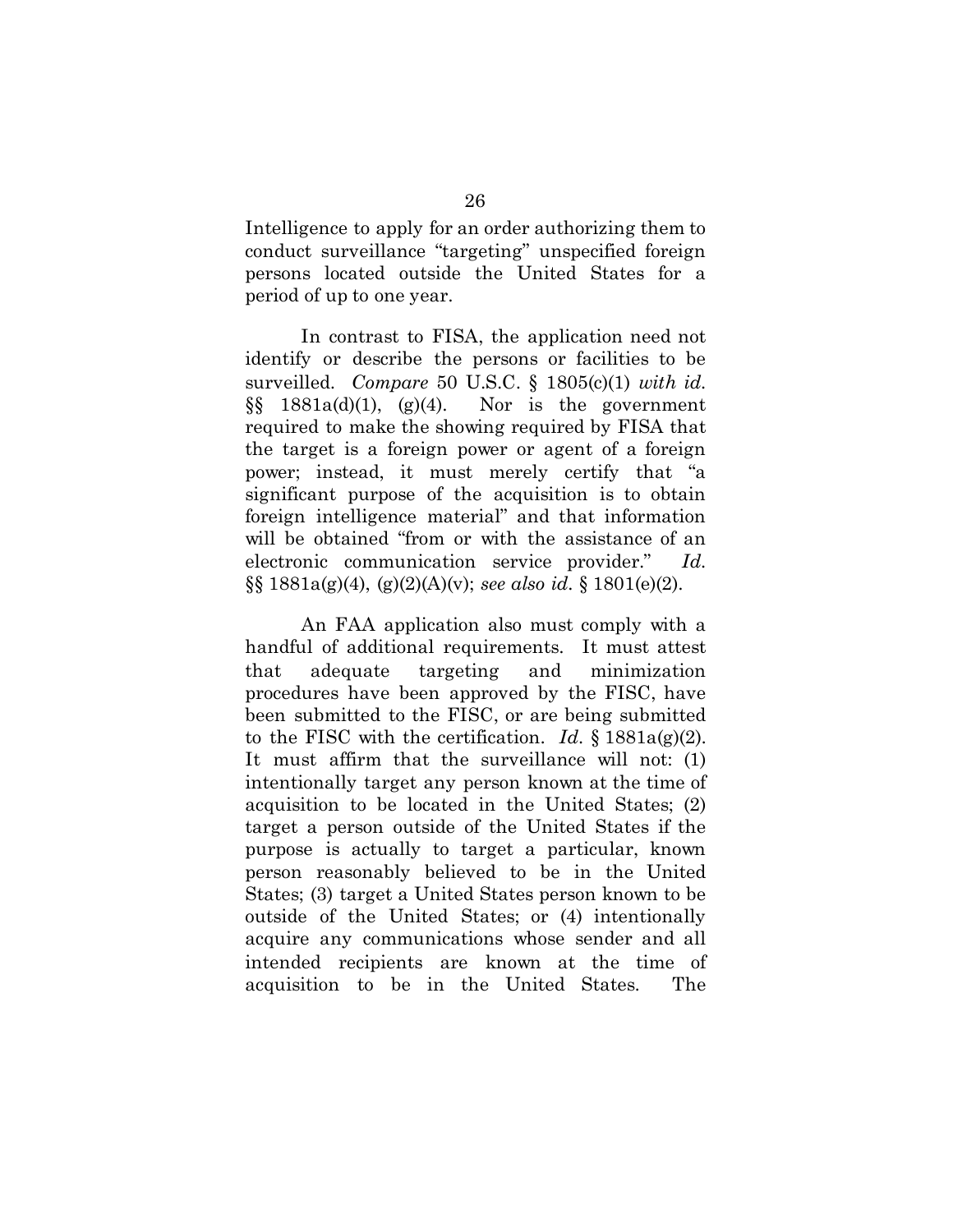certifications, however, do not prohibit surveillance of communications between the foreign targets and United States persons located in the United States.

The application also must state that the surveillance shall be conducted in a manner consistent with the Fourth Amendment of the United States. *Id.* §§ 1881a(b), (g)(2).

None of the FAA's requirements, however, adequately substitutes for the detailed information that was required by FISA and that allowed the FISC to ensure that there was probable cause for government surveillance aimed at individualized, specified targets and facilities.

> <span id="page-34-0"></span>**B. The FAA Does Not Give the FISC Jurisdiction to Review in Advance Specific, Individual Surveillance Activities Involving Communications with American Citizens**

<span id="page-34-2"></span><span id="page-34-1"></span>In *Keith*, this Court wrote that "[p]rior review by a neutral and detached magistrate is the timetested means of effectuating Fourth Amendment rights." 407 U.S. at 318 (citation omitted). The Church Committee agreed, recognizing that requiring government officials to go before a judge and seek approval was the surest way to guard against abuses. *See* Church Committee Book II at 325. This principle was adopted into law in FISA. *See* 124 Cong. Rec. 10887 ("It is the courts, not the executive, that would ultimately rule on whether the surveillance should occur." (Statement of Sen. Kennedy)). Unlike FISA, the FAA does not require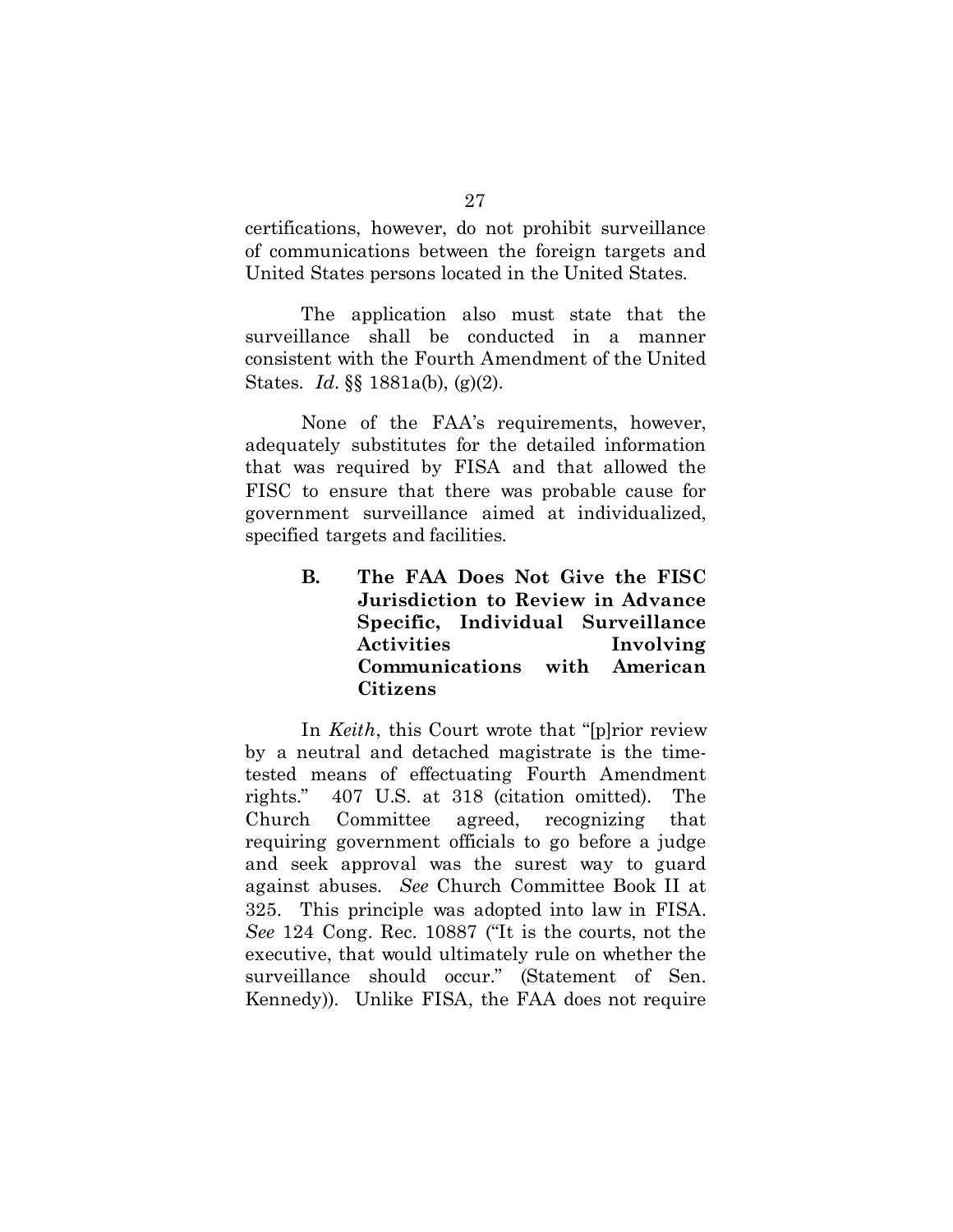the government to establish or the FISC to determine that probable cause exists in advance of specific, individualized surveillance of identified targets and facilities. The FAA provides jurisdiction only for an abstract, *a priori* examination of a plan to monitor unknown persons using unknown surveillance facilities.

Under the FAA, the FISC is only granted jurisdiction to (1) determine whether the certification submitted has all the required elements; (2) determine whether the targeting procedures are reasonably designed to ensure that the acquisition is limited to targeting persons reasonably believed to be located outside of the United States and prevent the intentional acquisition of any communication as to which the sender and all intended recipients are known at the time of the acquisition to be located in the United States; and (3) ensure that the targeting and minimization procedures meet the statutory requirements and Fourth Amendment. 50 U.S.C. § 1881a(i)(2); s*ee id.* § 1881a(i)(3)(A) (stating that the court "shall enter an order approving the certification" if the certification contains the information required by the statute).

Moreover, if the FISC judge finds that the government's certification has failed to include all of the required elements, the government has 30 days to correct any deficiency, *id.* § 1881a(i)(3)(B), and may continue to acquire information during any appeal of a denial of its application, *id.*  $§$  1881(i)(4)(B). Thus, a mass surveillance operation found by the FISC to violate the Fourth Amendment can continue—regardless of the severity of the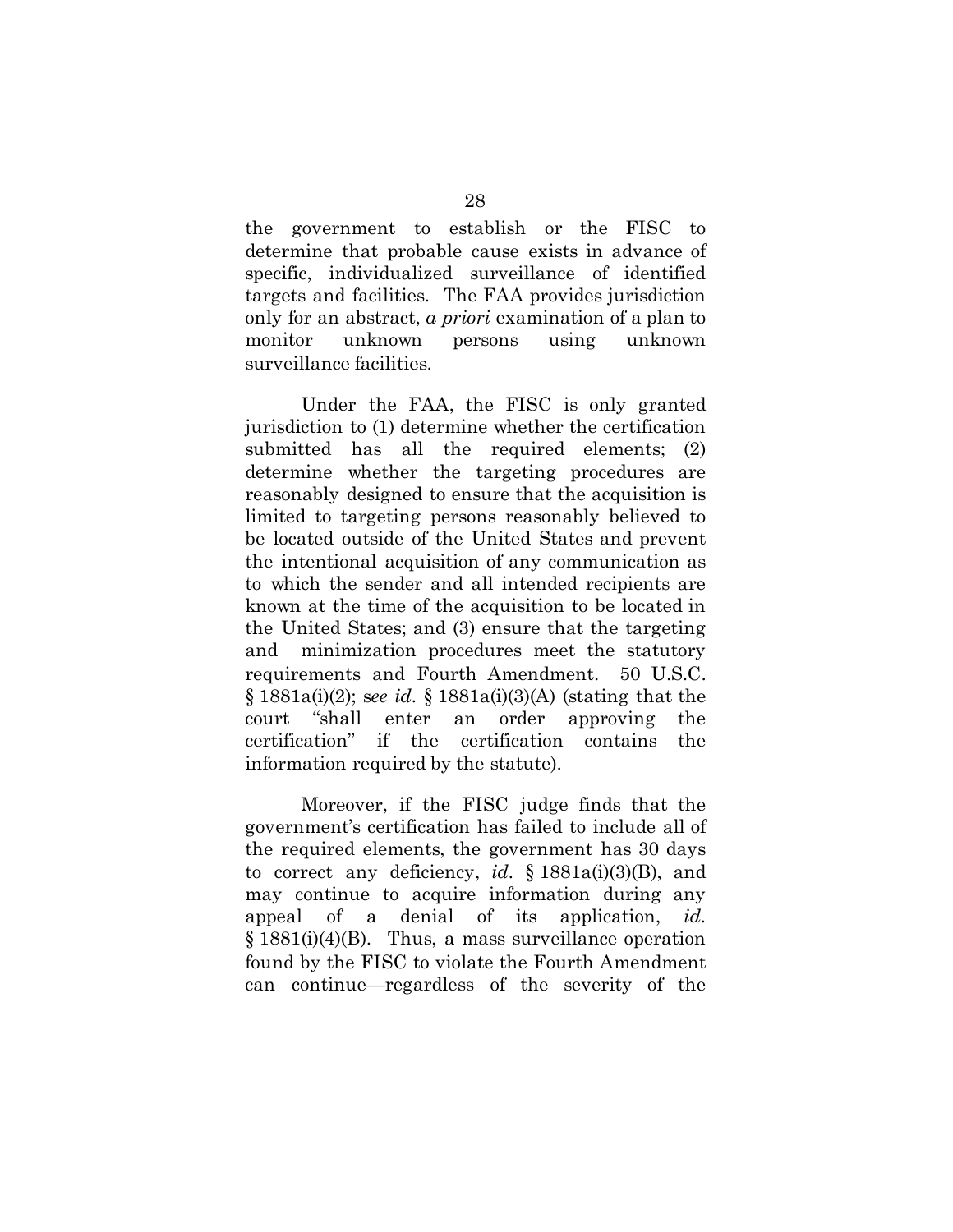violation—until that finding is affirmed by the FISA Court of Review.

### <span id="page-36-0"></span>**C. The FAA Substitutes Executive Self-Regulation for FISA's Authorization of Ongoing Review by the FISC of Compliance With Minimization Procedures**

In his letter transmitting the second volume of the Church Committee's findings, Senator Church stated that the Committee's recommendations were "designed to place intelligence activities within the constitutional scheme for controlling government power." Church Committee Book II at iii. FISA's probable cause review by the FISC, discussed above, provided one such check by the judiciary. Another check is meaningful post-authorization monitoring.

The FAA bypasses FISA's provisions empowering FISC to monitor compliance with minimization procedures. Instead, the FAA relies on two self-assessments. First, the Attorney General and Director of National Intelligence are required to conduct a semi-annual review to assess compliance with targeting and minimization procedures and the limitations on targeting of United States persons. Id. § 1881a(l)(1). Second, the heads of each intelligence agency conducting an acquisition under the FAA are required to make an annual review "to determine whether there is reason to believe that foreign intelligence information has been or will be obtained from the acquisition," including, among other things, an accounting of disseminated intelligence reports containing a reference to United States persons, the number of targets later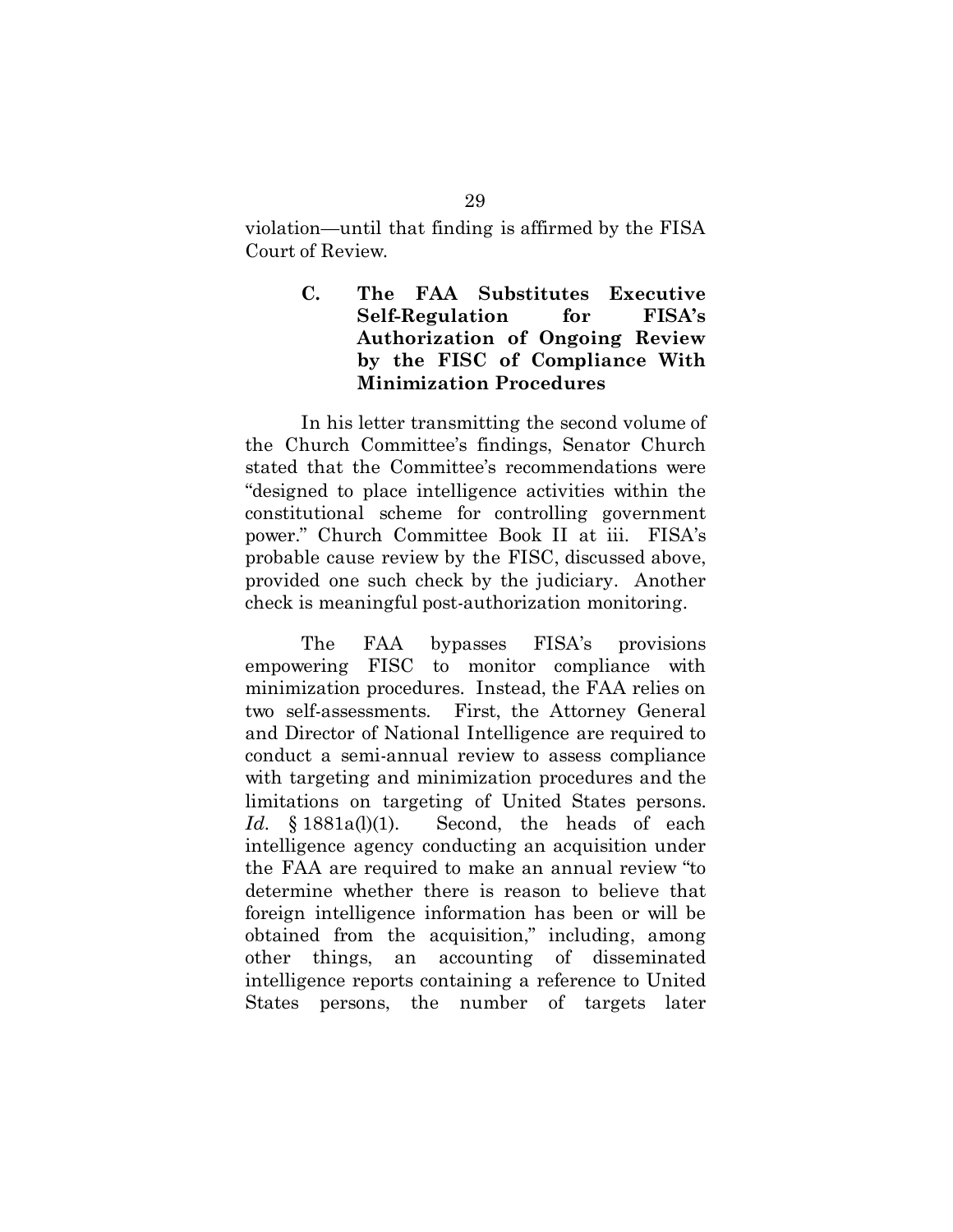determined to be located in the United States, and a description of procedures developed to assess the extent to which the acquisitions acquire the communications of United States persons. *Id.* § 1881a(l)(3). While these assessments are submitted to the judges of the FISC and to both houses of Congress's intelligence and judiciary committees, it is far from clear what utility they serve.

<span id="page-37-0"></span>As the Second Circuit pointed out in its decision below, though the government claims that FISC judges may disapprove of minimization procedures in the future if they are shown to be ineffective, "the government has not asserted, and the statute does not clearly state, that the FISC may rely on these assessments to revoke earlier surveillance authorizations." *Amnesty Int'l*, 638 F.3d at 125. Moreover, there are no provisions in the FAA that permit the FISC to make its own, independent assessment of whether there has been compliance with the minimization procedures. The reports are also insufficient to allow Congress to monitor or guard against overreaching. In a letter sent to the Director of National Intelligence on July 26, 2012, thirteen senators, including members of both the Intelligence and Judiciary committees, wrote that they were "concerned that Congress and the public do not currently have a full understanding of the impact that [the FAA] has had on the privacy of lawabiding Americans," noting that the intelligence community had been unable "to identify the number of people located inside the United States whose communications may have been reviewed" under the FAA. *See* Letter from Ron Wyden, U.S. Senator, et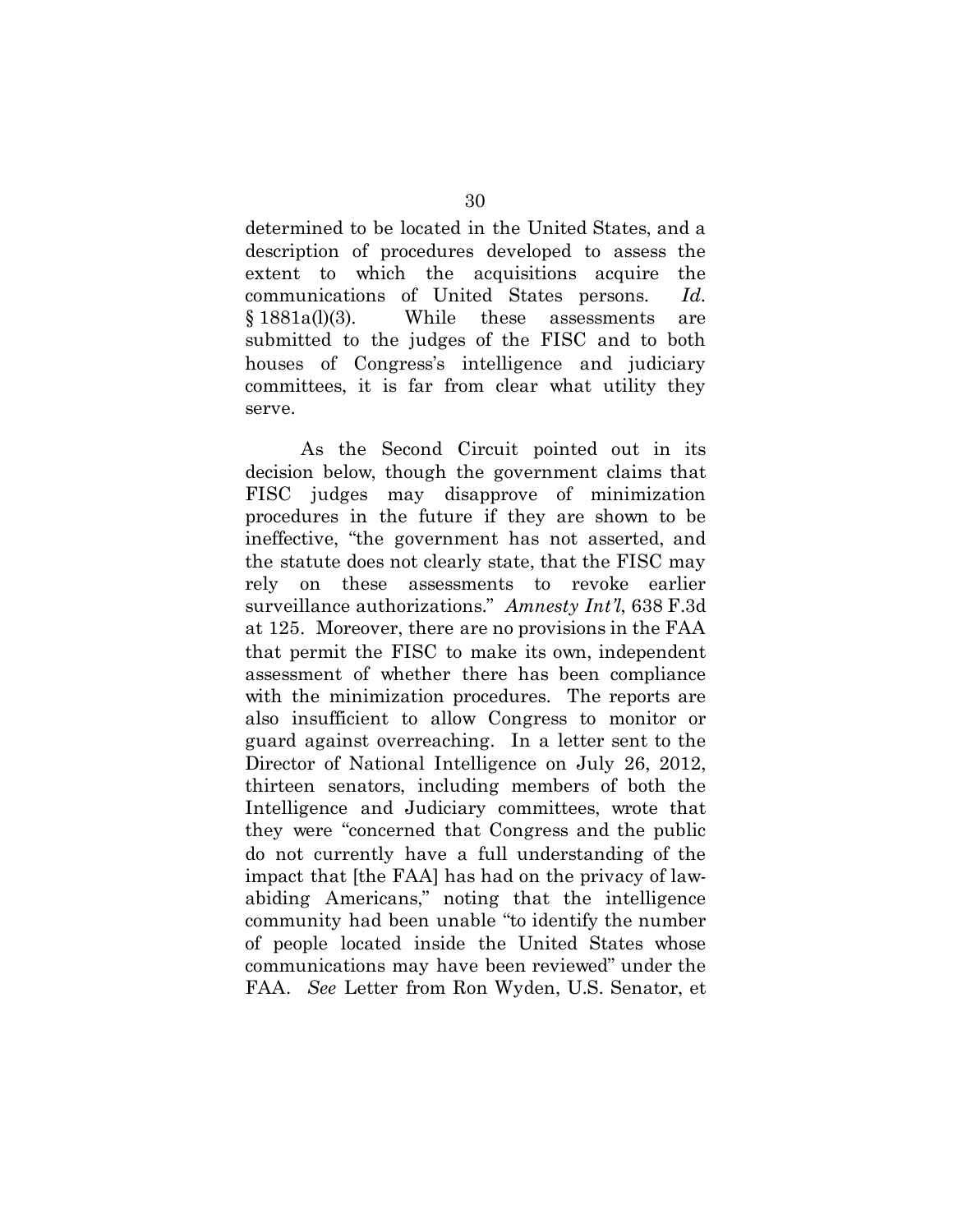al., to James R. Clapper, Jr., Dir. of Nat'l Intelligence (July 26, 2012) at 1, *available at* http://www.wyden.senate.gov/download/letter-to-dni.

Thus, the FAA essentially leaves to the executive the monitoring of its own compliance with minimization procedures. This disregards the Church Committee's findings that such selfregulation was inadequate to prevent abuse. *See* pp. 17-18, *supra*.

\* \* \*

In sum, the FAA disregards entirely the approach taken by Congress in enacting FISA based on lessons learned from the Church Committee. It immunizes from judicial scrutiny actual, specific, individual executive surveillance activities that involve communications with American citizens.

<span id="page-38-0"></span>**IV. FISA'S JUDICIAL SAFEGUARDS ARE NEEDED NOW MORE THAN EVER TO PROTECT AMERICAN CITIZENS FROM THE KINDS OF UNCONSTITUTIONAL ABUSES FOUND BY THE CHURCH COMMITTEE**

The Church Committee recognized that the pressure of foreign or domestic crises can lead to systematic intelligence agency excesses, including "lawless and improper behavior, intervention in the democratic process, [and] overbroad intelligence targeting and collection," if procedures for reporting and review are not established and lines of authority are not clearly drawn. *See* Church Committee Book II at 266; *see* p. 18, *supra*. In the absence of effective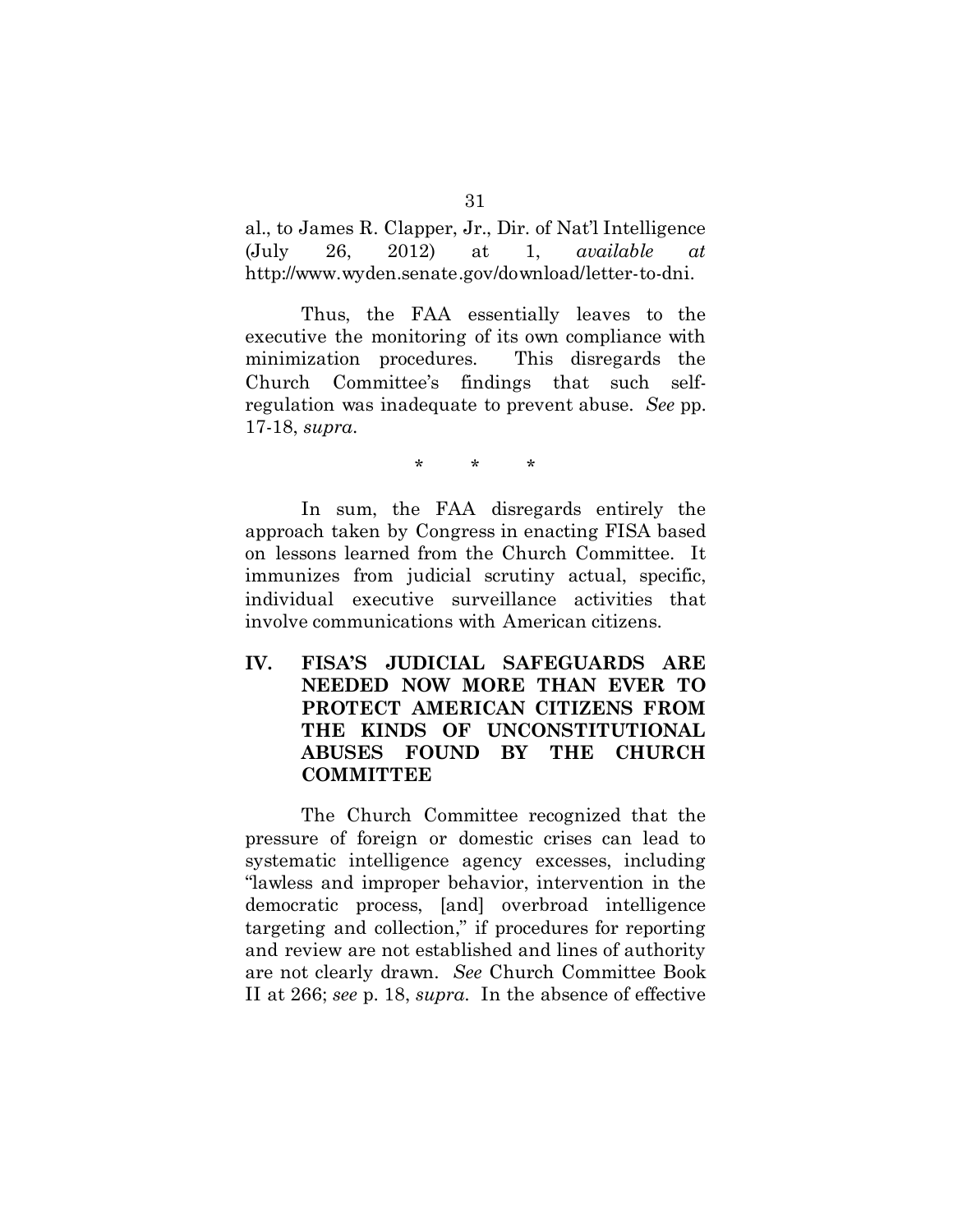judicial oversight, intelligence agencies have, since the 9/11 crisis, repeatedly infringed the rights of American citizens.

For example, as part of the Bush Administration's Terrorism Surveillance Program, which purportedly was aimed solely at international communications, the NSA nonetheless engaged in warrantless surveillance of purely domestic communications, as a result of what the agency described as "technical glitches." James Risen & Eric Lichtblau, *Spying Program Snared U.S. Calls*, N.Y. Times, Dec. 20, 2005, at A1.

In 2009, after the passage of the FAA, the press reported that the NSA carried out "significant and systematic" overcollection of domestic communications, due in part to difficulties in distinguishing between intra-American communications and those taking place at least partly overseas. Eric Lichtblau & James Risen*, Officials Say U.S. Wiretaps Exceeded Law*, N.Y. Times, April 15, 2009, at A1. The press later reported that the NSA may have gone beyond legal boundaries established by eight to ten separate court orders, meaning that millions of individual communications could have been improperly collected. James Risen & Eric Lichtblau, *Extent of Email Surveillance Renews Concerns in Congress*, N.Y. Times, June 17, 2009, at A1.

Some of these incidents seem to be the result of changing technology, illustrating that such changes heighten—not weaken—the importance of providing checks on the government's ability to mass-monitor communications. The Church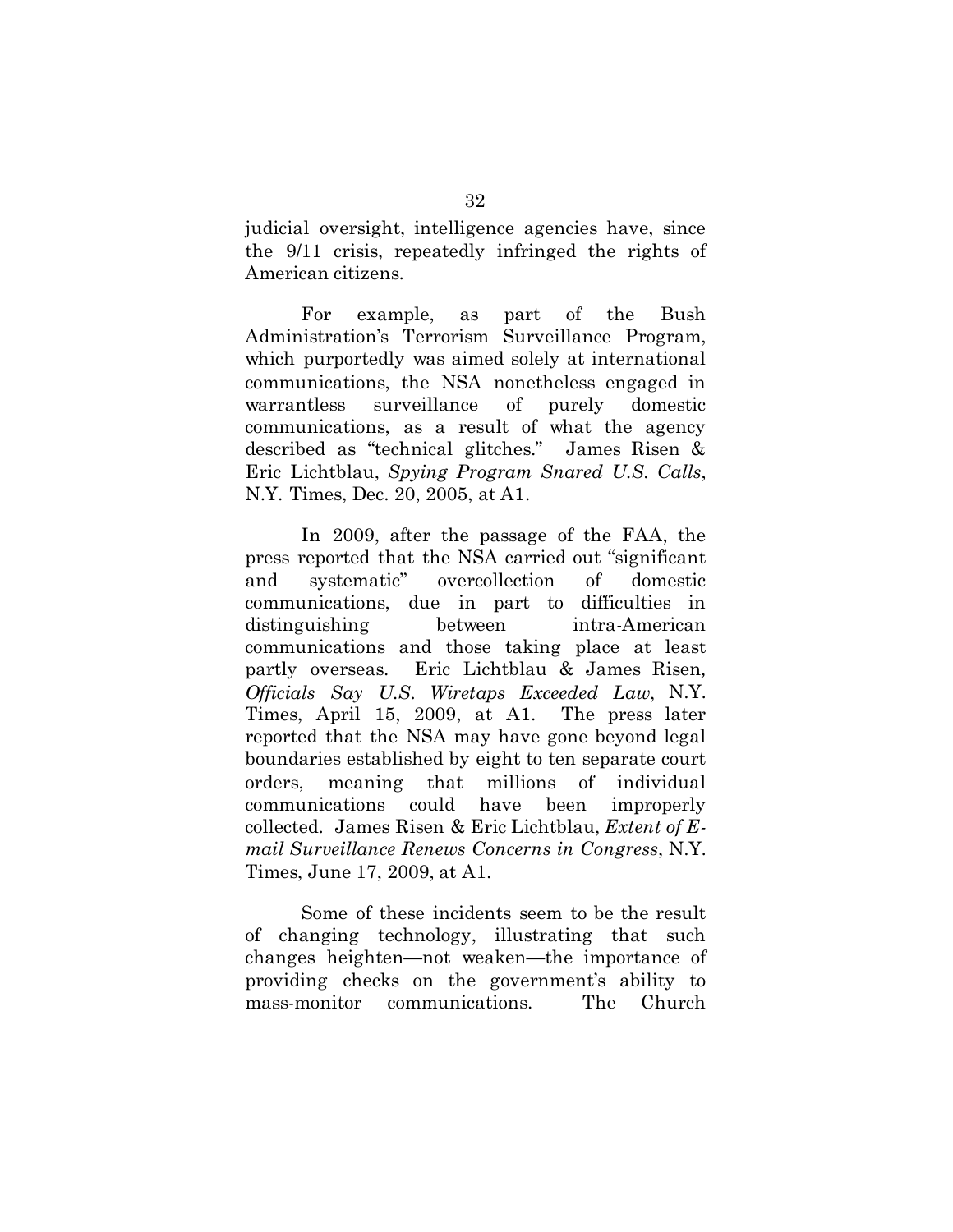Committee recognized that as the government's technological capacity to conduct surveillance increases, so does the potential for abuse. *See* p. 18, *supra*. In the time since the Church Committee made its findings, technology has made surveillance easier while complicating enormously the task of determining which communications can be legally and constitutionally monitored: now, for instance, "a single communication can transit the world even if the two people communicating are only located a few miles apart." *Modernization of the Foreign Intelligence Surveillance Act: Hearing before the S. Select Comm. on Intelligence*, 110th Cong., 1st Sess., at 19 (May 1, 2007) (statement of Adm. J. Michael McConnell, Director of Nat'l Intelligence). The potential for error created by this increased technological complexity is compounded by the increasing importance of telecommunications in daily life, as, "[w]ith the explosion of new technologies, including social networking sites, smartphones and other mobile applications. . . . there are . . . many new risks to . . . privacy." *See* 157 Cong. Rec. S3054 (daily ed. May 17, 2011) (statement of Sen. Leahy). Mistakes—and abuses—in electronic surveillance are thus easier and potentially more costly than ever.

This overcollection has likely also resulted, in part, from the enormous pressures that the threat of global terrorism has put on the executive branch. Determined to combat this threat at all costs, both elected and appointed officials can all too easily tolerate abuses of core constitutional rights, including the unjustified surveillance of innocent American citizens and residents. This renders the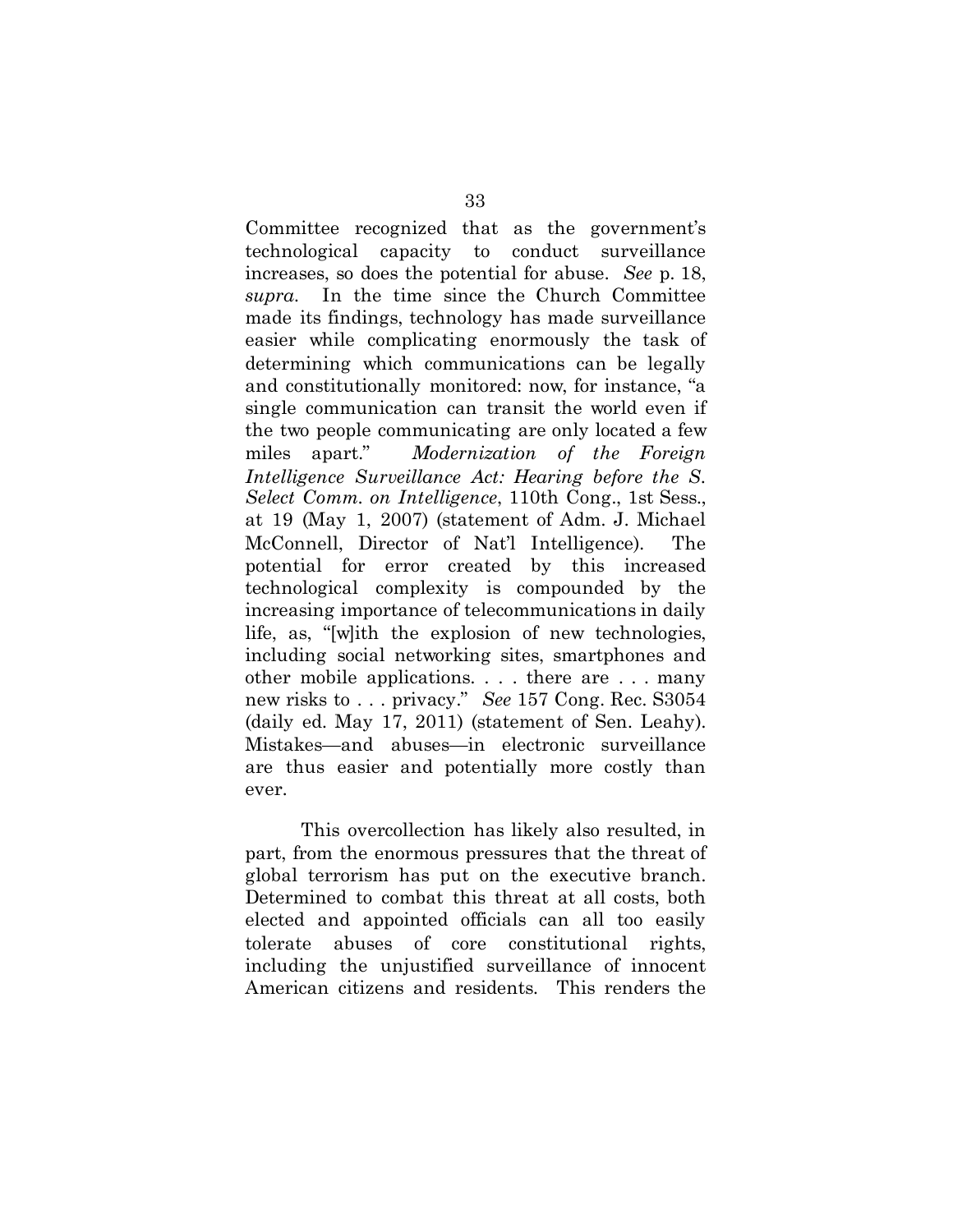need for meaningful judicial safeguards even more urgent, a point the Church Committee explicitly made. *See* p. 18, *supra*. As Justice Kennedy observed: "The laws and Constitution are designed to survive, and remain in force, in extraordinary times. Liberty and security can be reconciled; and in our system they are reconciled within the framework of the law." *Boumediene* v. *Bush*, 553 U.S. 723, 798 (2008); *see also Hamdi* v. *Rumsfeld*, 542 U.S. 507, 532 (2004) (plurality opinion) ("It is during our most challenging and uncertain moments that our Nation's commitment to due process is most severely tested; and it is in those times that we must preserve our commitment at home to the principles for which we fight abroad.").

While the above-described incidents are uniformly troubling, the full extent of FAA surveillance is impossible to determine, given the government's refusal to release—or even allow to be litigated—details of its surveillance activities. *See*, *e.g.*, *ACLU* v. *NSA*, 493 F.3d 644, 653 (6th Cir. 2007) (holding that "plaintiffs do not—and because of the State Secrets Doctrine cannot—produce any evidence" regarding the NSA's conduct of warrantless surveillance under the TSP). And absent any provision for meaningful independent oversight of those activities, the intelligence community will have limited incentives to prevent recurrence of its overcollection errors.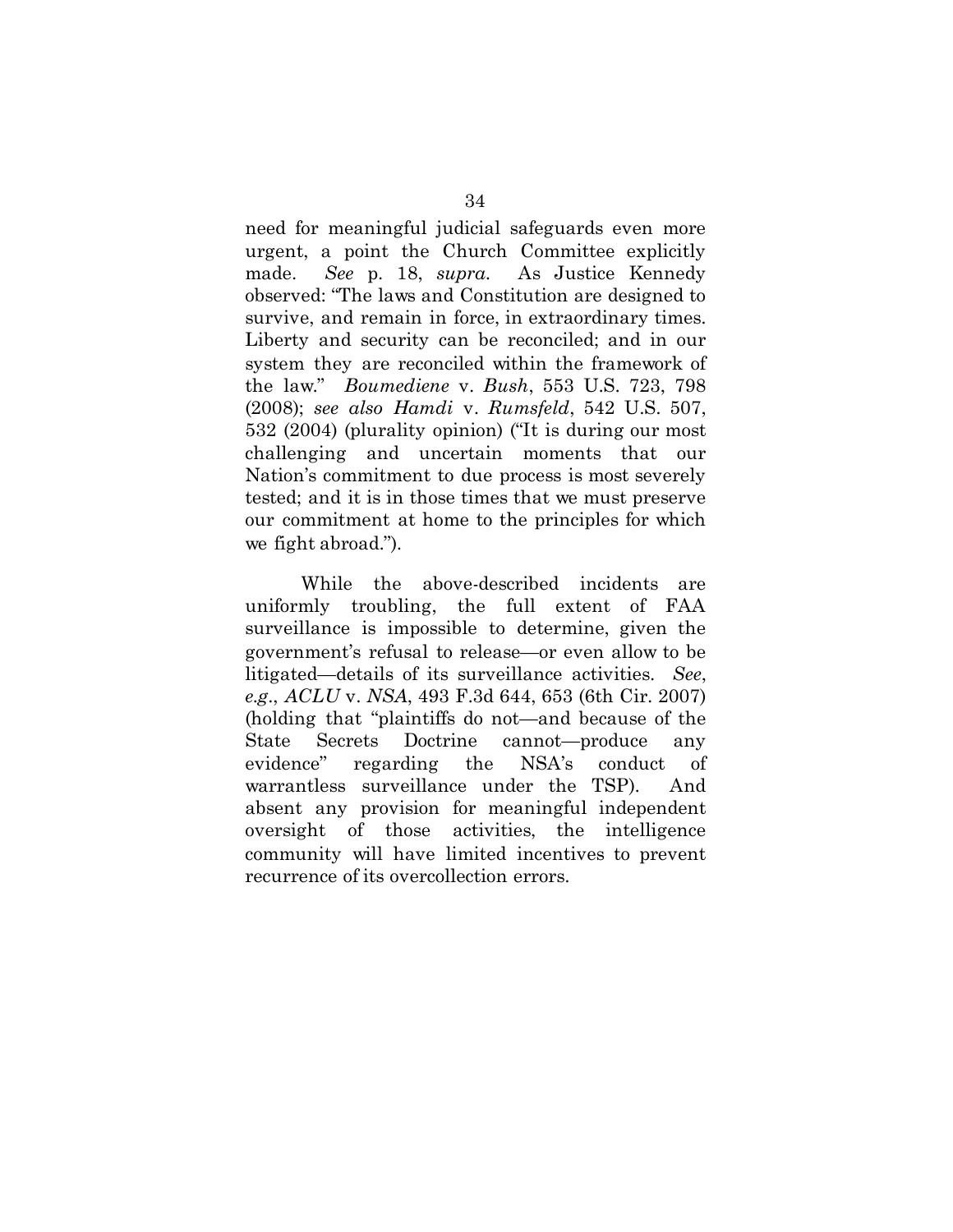## <span id="page-42-0"></span>**V. IF THESE RESPONDENTS ARE DENIED STANDING, IMPORTANT QUESTIONS CONCERNING THE CONSTITUTIONALITY OF THE FAA'S MASS SURVEILLANCE AUTHORITY ARE LIKELY TO ESCAPE JUDICIAL REVIEW ENTIRELY AND THE COURT'S ROLE IN THE CONSTITUTION'S SYSTEM OF CHECKS AND BALANCES WILL BE UNDERMINED**

The central question underlying this case is whether the FAA—which abandons long-standing safeguards and allows wholesale surveillance programs without any judicial oversight of individual, actual surveillance activities—is consistent with the First and Fourth Amendments. The Church Committee recognized that to be consistent with the "fundamental principles of American constitutional government," the government's power to conduct intelligence activities "must be checked and balanced." Church Committee Book II at v. "[T]he preservation of liberty requires the restraint of laws, and not simply the good intentions of men." *Id.* 

If these Respondents lack standing, notwithstanding that the nature of their professional responsibilities makes their communications with foreign persons outside the United States particularly likely subjects of surveillance, it is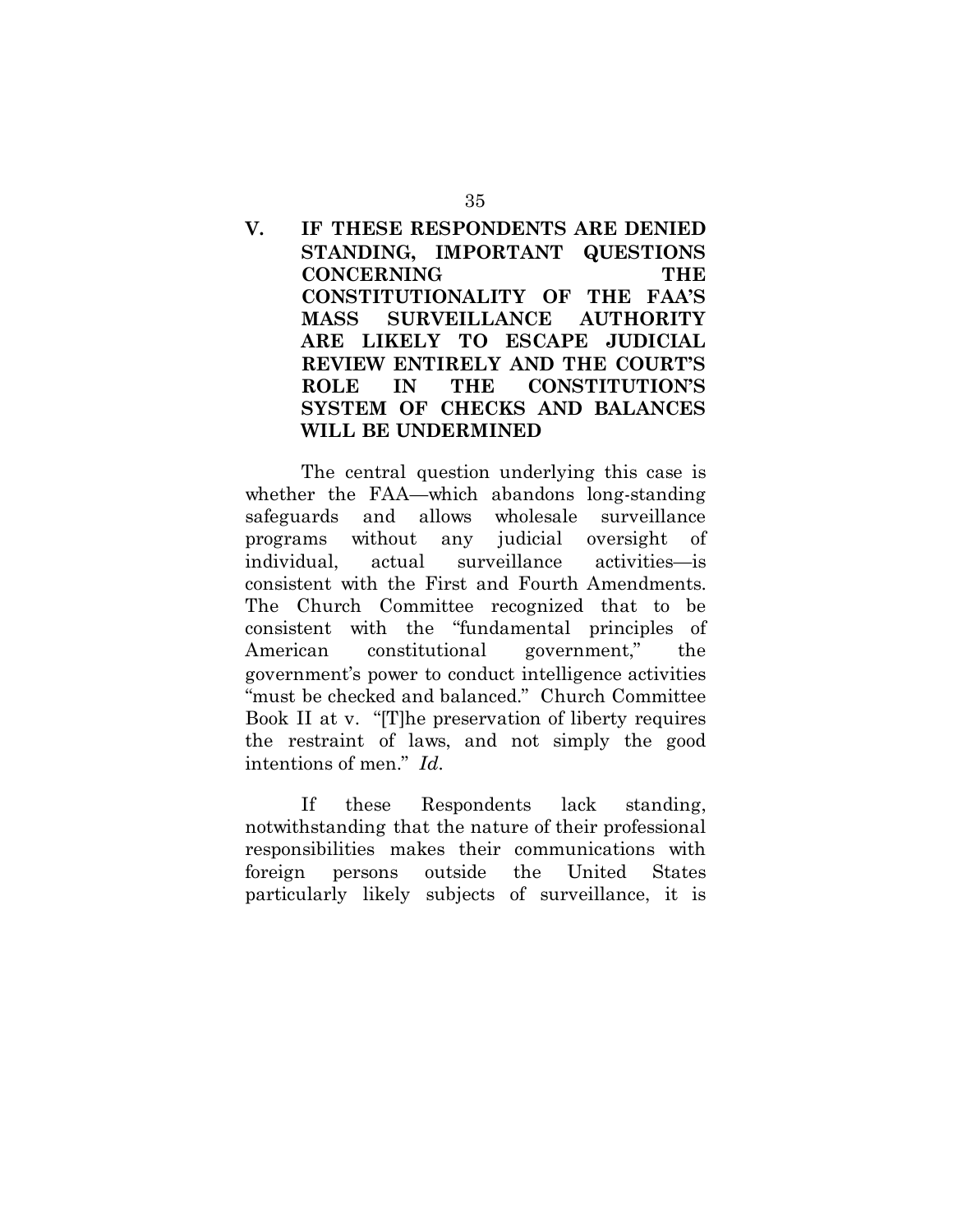unlikely that any other plaintiff will have standing.[3](#page-43-0)  As a result, the FAA procedures that immunize surveillance of such communications from judicial scrutiny will themselves be immunized from judicial review of their constitutionality. The preservation of liberty will be entirely reliant on the good intentions of members of the intelligence community. *See also* Respondents' Brief at 57-58.

Accordingly, while *Amici* recognize that the merits of the constitutional issues raised by Respondents are not before the Court, *Amici* submit that the resolution of the standing question has significant consequences for our constitutional system of separation of powers and checks and balances. Reversing the circuit court's judgment would make it unlikely that these substantial constitutional questions will ever be subject to judicial review. This result would undermine our system of separation of powers by ousting the judiciary from its traditional, constitutionally assigned role as a check on constitutional violations

1

<span id="page-43-0"></span><sup>3</sup> While a criminal defendant would be able to challenge the constitutionality of the FAA if the government attempted to introduce FAA-derived evidence at trial, as far as we can determine, the government has not done so in the four years that the FAA has been in effect. Moreover, to rely on the possibility that the government might do so in the future, would, in effect, mean that whether or when there would be judicial review of the FAA's constitutionality would be dependent on executive discretion. Meanwhile, many Americans might continue to be subjected to surveillance that may be unconstitutional. *Amici* submit that this is inconsistent with the Constitution's system of checks and balances.